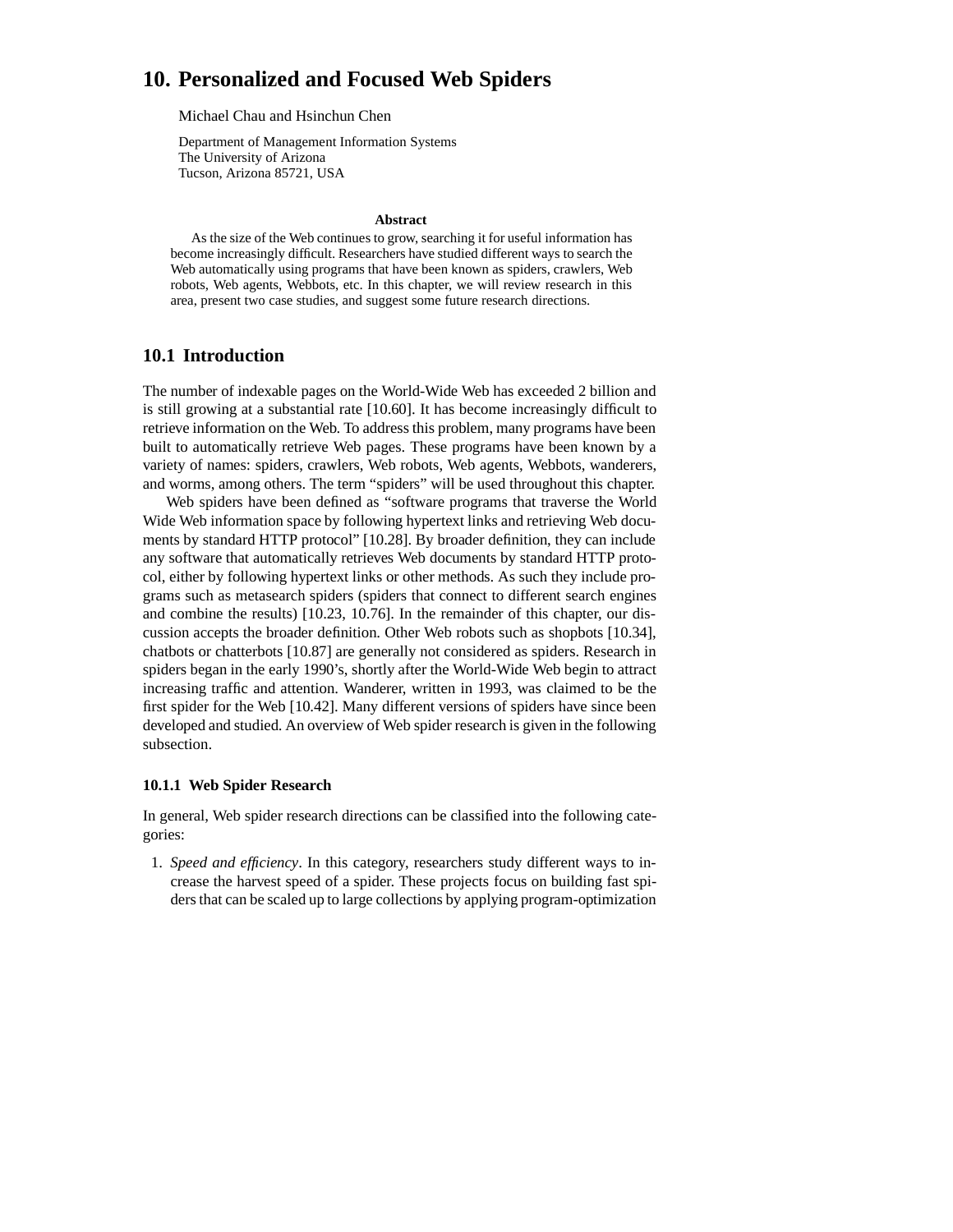techniques to operations such as I/O procedures and IP address lookup. Mercator [10.46, 10.47], Internet Archive's crawler [10.13, 10.50], and Google's crawler [10.11] are some examples. Currently, sophisticated spiders can download more than 10 million documents per day on a single workstation.

- 2. *Spidering policy*. Research in this category studies the behaviors of spiders and their impacts on other individuals and the Web as a whole. A well-designed, "polite" spider should avoid overloading Web servers [10.38]. Also, Webmasters or Web page authors should be able to specify whether they want to exclude particular spiders' access. There are two standard ways. The first one, called the robot exclusion protocol, allows Web site administrators to indicate, by specifying a file named *robots.txt* in the Web site's root directory, which parts of their site should not be visited by a robot [10.53]. In the second method, usually known as the robots META tag, Web page authors can indicate to visiting robots whether a document may be indexed, or used to extract more links [10.63]. Although these standards are not strictly enforced, most commercial spiders are reported to follow them. Some studies survey the use of these standards in Web sites and investigate their potential impacts [10.35].
- 3. *Information retrieval*. Most Web spider research fall into this category. These studies investigate how different spidering algorithms and heuristics can be used such that spiders can retrieve relevant information from the Web more effectively. Many of these studies apply to Web spiders techniques that have been shown to be effective in traditional information retrieval applications, e.g., the vector space model [10.75]. In this chapter, we focus mainly on research in this category.

### **10.1.2 Applications of Web Spiders**

Spiders have been shown to be useful in various Web applications. There are four main areas where spiders have been widely used:

- 1. *Personal search*. Personal spiders try to search for Web pages of interest to a particular user. Because these spiders usually run on the client-machine, more computational power is available for the search process and more functionalities are possible [10.17]. This will be discussed in more detail in Sect. 11.2.
- 2. *Building collections*. Web spiders have been extensively used to collect Web pagesthat are needed to create the underlying index of any search engine [10.11, 10.47, 10.62, 10.72]. In addition to building search engines, spiders can also be used to collect Web pages that are later processed to serve other purposes. For example, Bharat and Broder used a spider to crawl the Yahoo hierarchy to create a lexicon of 400,000 words; Henzinger et al. [10.8, 10.45] used Mercator to do random URL sampling from the Web; many others have used spiders to collect email addresses or resumes from the Web. More details on this type of spider will be presented in Sect. 11.3.
- 3. *Archiving*. A few projects have tried to archive particular Web sites or even the whole Web [10.50]. To meet the challenge of the enormous size of the Web,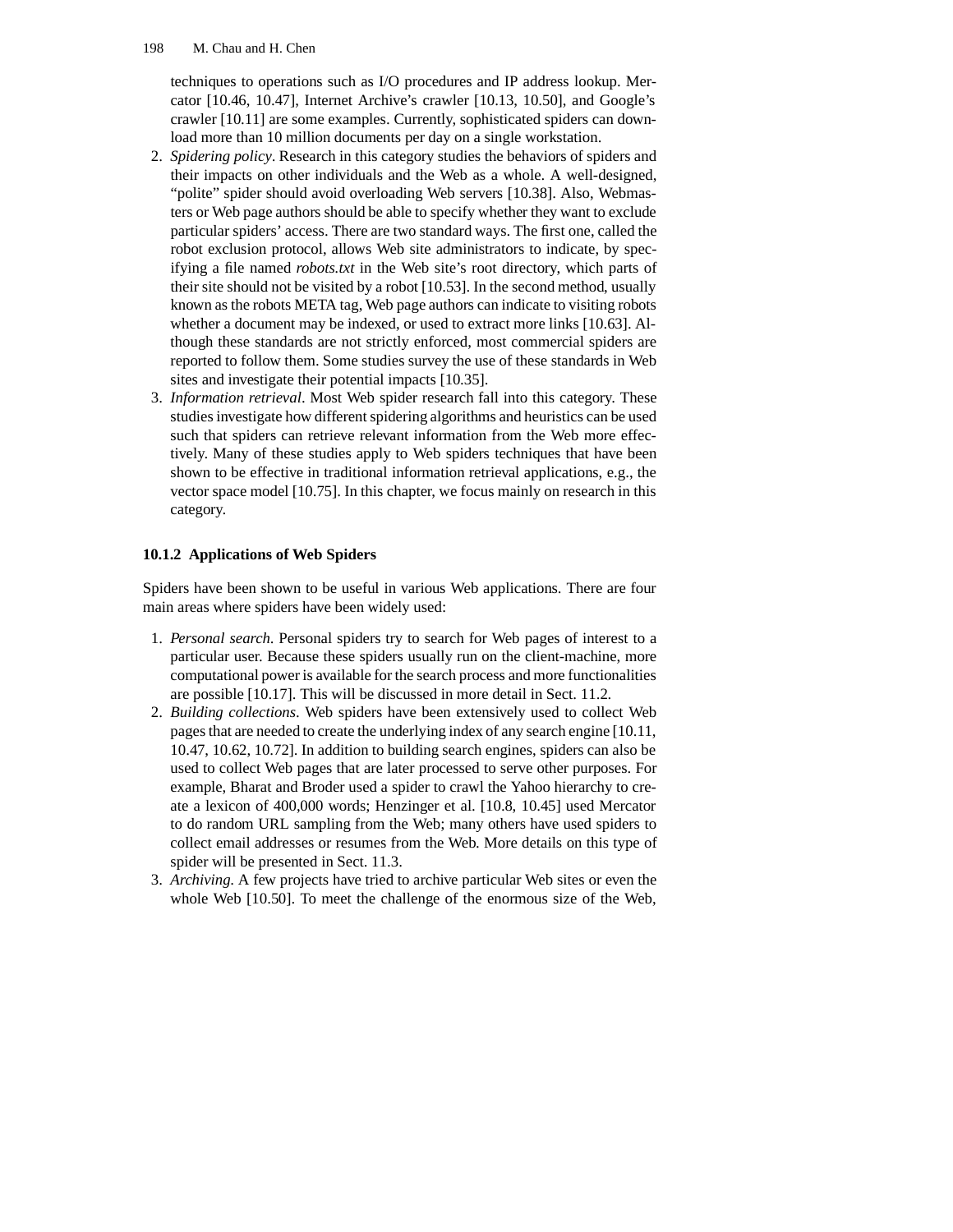fast, powerful spiders are developed and used to download targeted Web sites into storage tapes.

4. *Web statistics*. The large number of pages collected by spiders is often used to provide useful, interesting statistics about the Web. Such statistics include the total number of servers on the Web, the average size of a HTML document, or the number of URLs that return a 404 (page not found) response. These statistics are useful in many different Web-related research projects and many spiders have been designed primarily for this purpose [10.12, 10.42].

### **10.1.3 Analysis of Web Content and Structure**

There has been much research on different ways of representing and analyzing the content and structure of the Web, which are very important to Web spiders that may need to rely on such information to guide their searches. In this section, different analysis techniques that are relevant to Web spider research will be reviewed. In general, Web analysis techniques can be classified into 2 main categories: (1) content-based approaches, and (2) link-based approaches.

In content-based approaches, the actual HTML content of a Web page is analyzed to induce information about the page. For example, the body text of a Web page can be analyzed to determine whether the page is relevant to a target domain. Indexing techniques can be used to extract the key concepts that represent a page. In addition, the relevance of a page can often be determined by looking at the title. Words and phrases that appear in the title or headings in the HTML structure are usually assigned a higher weight [10.11, 10.15].

Domain knowledge also can be incorporated into an analysis to improve the results. For example, words can be checked against a list of domain-specific terminology. A Web page containing words that are found in the list can be considered more relevant.

The URL address of a Web page often contains useful information about the page. For example, from the URL

"http://ourworld.compuserve.com/homepages/LungCancer/",

we can tell that the URL comes from the domain *compuserve.com*, and that it is likely to be related to the topic *Lung Cancer*. We also know that this page comes from a *.com* site, which may be considered less authoritative than pages from a *.gov* site. Some metrics also consider URLs with fewer slashes more useful than those with more slashes [10.2].

Link-based approaches have attracted increasing attention in recent years as Web link structure has come to be used to infer important information about pages. The basic assumption is that if the author of a Web page A places a link to a Web page B, he or she believes that B is relevant or similar to A, or of good quality [10.44]. We use the term *in-links* to indicate the hyper-links pointing to a given page. Usually, the larger the number of in-links, the better a page is considered to be. The rationale is that a page referenced by more people is likely to be more important than a page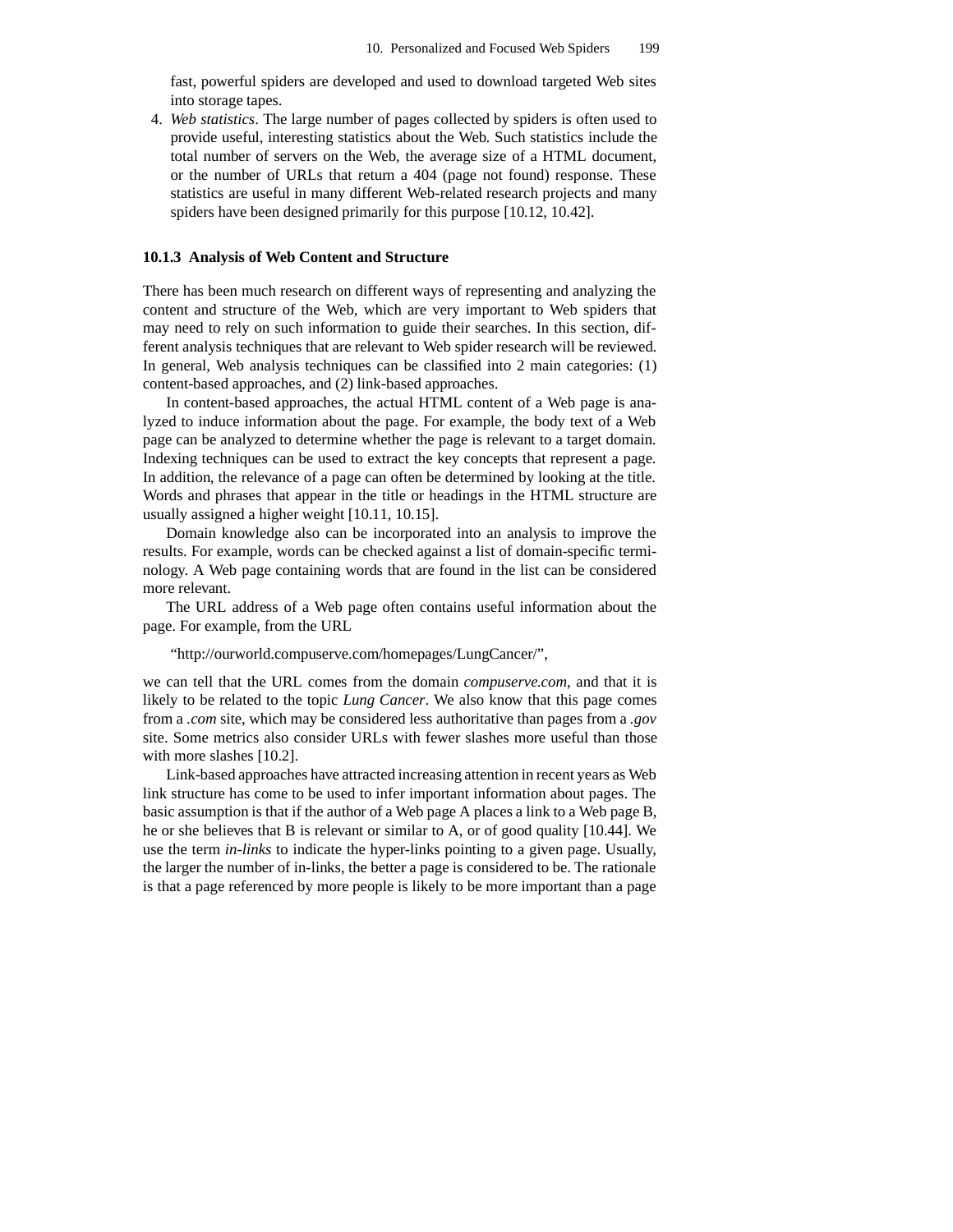that is seldom referenced. This is similar to citation analysis, in which an often-cited article is considered better than one never cited.

Link analysis has been used in more and more applications in recent years. Link analysis techniques were first used to guide searching in spider applications [10.30, 10.73, 10.79]. Focused Crawler [10.16] and HyPursuit [10.86] use hyperlinks information to enhance Web page classification and clustering respectively. Link analysis has also been applied to identify cyber communities on the Web (groups of individuals who share a common interest, together with the Web pages most popular amongst them) [10.39, 10.54].

By analyzing the pages containing a link of interest, it is also possible to obtain the anchor text that describes the link. Anchor text is the underlined, clickable text of an outgoing link in a Web page. Anchor text may provide a good description of the target page because it represents other people's actual description of the page. Several studies have tried to make use of anchor text or any text nearby to predict the content of the target page [10.1, 10.3]. Some studies also analyze the text that appears near a hyper-link [10.74].

In addition, it is reasonable to give a link from an authoritative source (such as Yahoo) a higher weight than a link from an unimportant personal homepage. Researchers have developed several algorithms to address this issue. Among these, PageRank [10.11] and HITS [10.51] are the two most widely used.

The PageRank algorithm computes a page's score by weighting each in-link to the page proportionally to the quality of the page containing the in-link [10.11]. The quality of these referring pages also are determined by PageRank. Thus, the PageRank of a page *p* is calculated recursively as follows:

$$
PageRank(p) = (1-d) + d \times \sum_{\forall q \; pointing \; to \; p} \left( \frac{PageRank(q)}{c(q)} \right) \tag{10.1}
$$

where

*d* is a damping factor between 0 and 1, *c(q)* is the number of outgoing links in *q*.

Intuitively, a Web page can have a high PageRank if the page is linked from many other pages, and the scores will be even higher if these referring pages are also good pages (pages that have high PageRank scores). This is illustrated in Fig. 11.1. It is also interesting to note that the PageRank algorithm follows a random walk model - the PageRank of a page is proportional to the probability that a random surfer clicking on random links will arrive at that page.

The PageRank algorithm, applied in the commercial search engine Google, has been shown to be very effective for ranking search results [10.11]. Computation time, however, is a major problem in using PageRank. The PageRank score of each Web Page has to be calculated iteratively, making it computationally expensive [10.43].

Kleinberg [10.51] proposed the HITS (hyper-link-induced topic search) algorithm which is similar to PageRank. In the HITS algorithm, authority pages are de-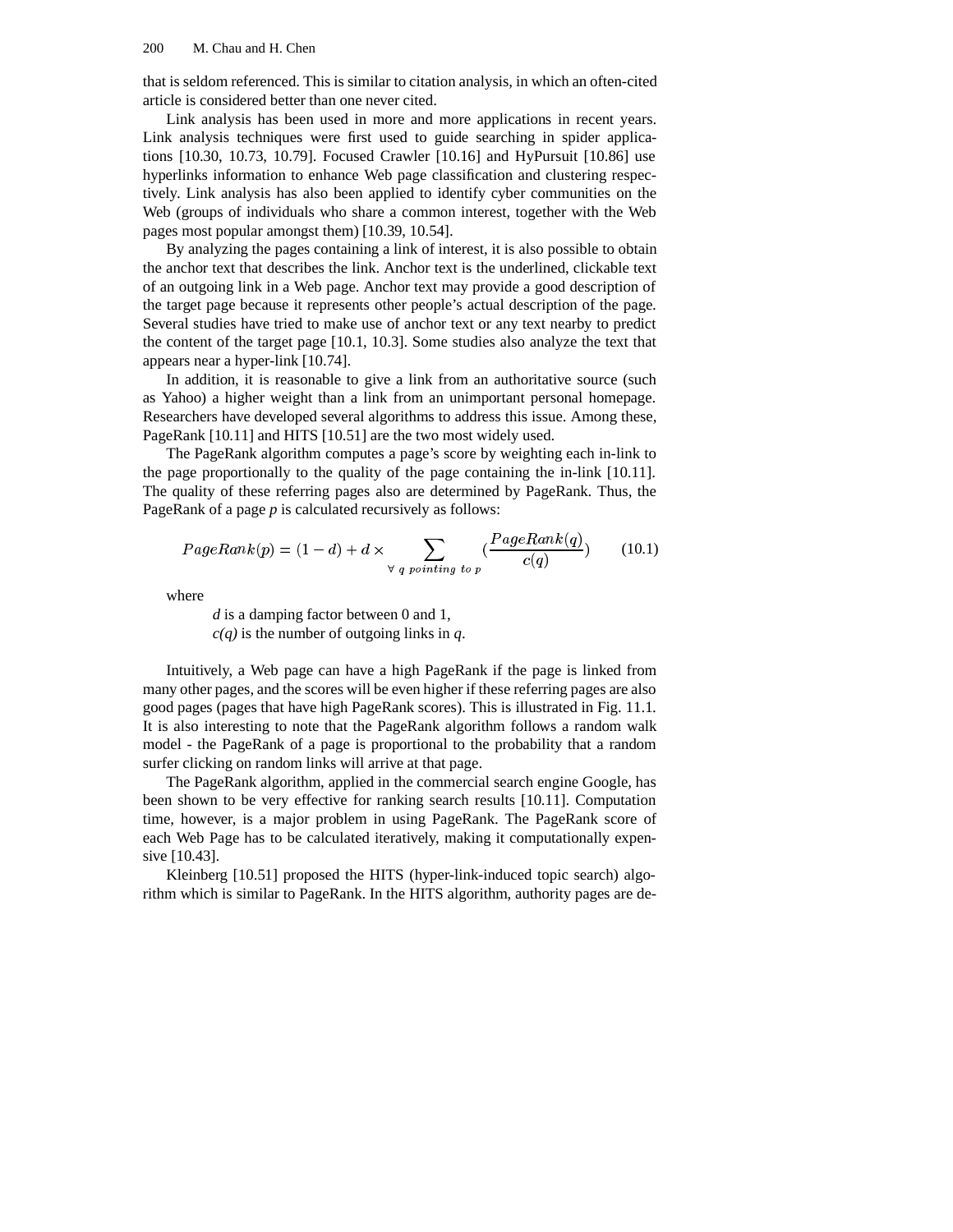

Fig. 10.1. PageRank and HITS: The PageRank score of a page p depends on the PageRank scores of pages pointing to  $p$  ( $q_1$  to  $q_i$ ). In the HITS algorithm, the Authority score of a page p depends on the Hub scores of pages pointing to  $p$  ( $q_1$  to  $q_i$ ); the Hub score of a page  $p$ depends on the Authority scores of the pages  $p$  is pointing to  $(r_1$  to  $r_j)$ 

fined as high-quality pages related to a particular topic or search query. Hub pages are those that are not necessarily an authority themselves but provide pointers to other authority pages. A page to which many others point should be a good authority, and a page that points to many others should be a good hub. Based on this intuition, two scores are calculated in the HITS algorithm for each Web page: an authority score and a hub score, as illustrated in Fig. 11.1. They are calculated as follows:

$$
AuthorityScore(p) = \sum_{\forall q \text{ pointing to } p} HubScore(q), \qquad (10.2)
$$

$$
HubScore(p) = \sum_{\forall r \ being \ pointed \ by \ p} \qquad \qquad AuthorityScore(r). \tag{10.3}
$$

A page with a high authority score is one pointed to by many hubs, and a page with a high hub score is one that points to many authorities. One example that applies the HITS algorithm is the Clever search engine [10.14], which achieves a higher user evaluation than the manually compiled directory of Yahoo. The Teoma search engine also uses a similar algorithm in its ranking process. Bharat and Henzinger [10.9] have added several extensions to the basic HITS algorithm, such as regulating how much a node, based on its relevance, influences its neighbors. Similarly to the PageRank algorithm, a drawback of the HITS algorithm is its high com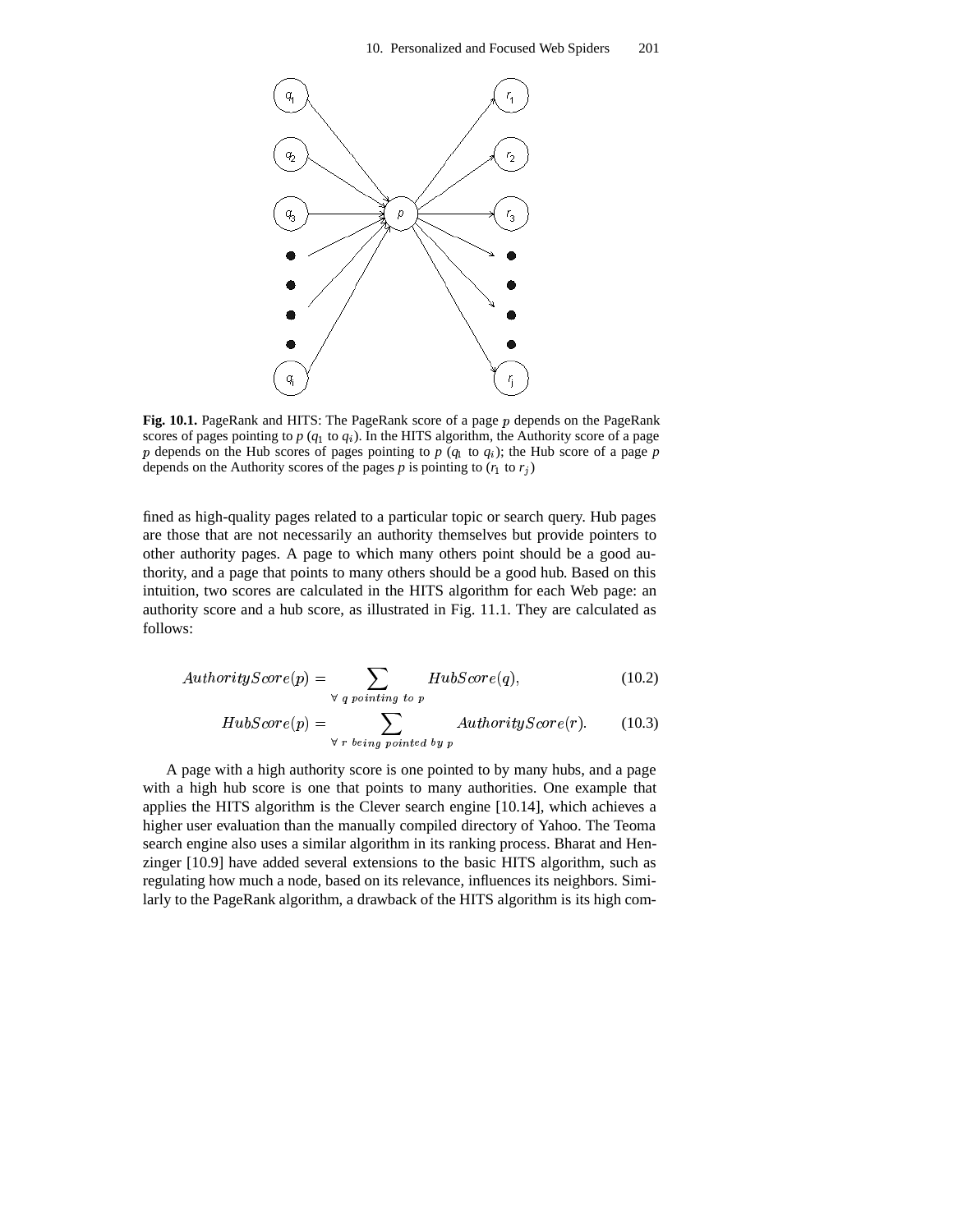putational requirement, because the hub and authority scores have to be calculated iteratively.

### **10.1.4 Graph Traversal Algorithms**

Traditional graph search algorithms have been extensively studied in the field of computer science. Since most researchers view the Web as a directed graph with a set of nodes (pages) connected with directed edges (hyper-links), some of these algorithms have been applied in Web applications. In this section, we review three categories of graph search algorithms that are relevant to our study, namely, (1) uninformed search, (2) informed search, and (3) parallel search [10.71, 10.90].

The first category of graph search algorithms consists of simple algorithms such as breadth-first search and depth-first search. They are also known as *uninformed search* as they do not make use of any information to guide the search process. Breadth-first search is one of the most popular methods used in Web search spiders that collect all pages on the current level before proceeding to the next level. Although these algorithms are easy to implement and use in different applications, they are usually not very efficient because of their simplicity.

The second category is *informed search*, in which some information about each search node is available during the search process. Such information is used as the heuristics to guide the search. Best-first search is one example that is widely used. Best-first search explores the most promising node at each step. This class of algorithms has been studied in different search engine spiders or search agent systems with different variations [10.21, 10.30]. Different metrics, such as number of in-links, PageRank score, keyword frequency, and similarity to search query, have been used as guiding heuristics.

Another category is *parallel search*. Algorithms in this category try to explore different parts of a search space in parallel. One example is the spreading activation algorithm used in artificial neural network models, which tries to achieve human-like performance by modeling the human nervous system. A neural network is a graph of many active nodes (neurons) that are connected by weighted links (synapses). A neural network uses spreading activation over the nodes to represent and retrieve concepts and knowledge [10.5, 10.25, 10.55]. Another example is genetic algorithms, which increasingly have been used in optimization problems such as financial portfolio optimization and resource allocation. Genetic algorithm is an evolutionary process designed to search for an optimal solution through crossover and mutation operations [10.66]. Gordon [10.41] provides a model for using genetic algorithms in textual analysis. Chen et al.[10.21] extended the model and used it in a Web spider. Although these algorithms are powerful and have been used in traditional information-retrieval applications [10.19], they have not been widely applied in Web applications.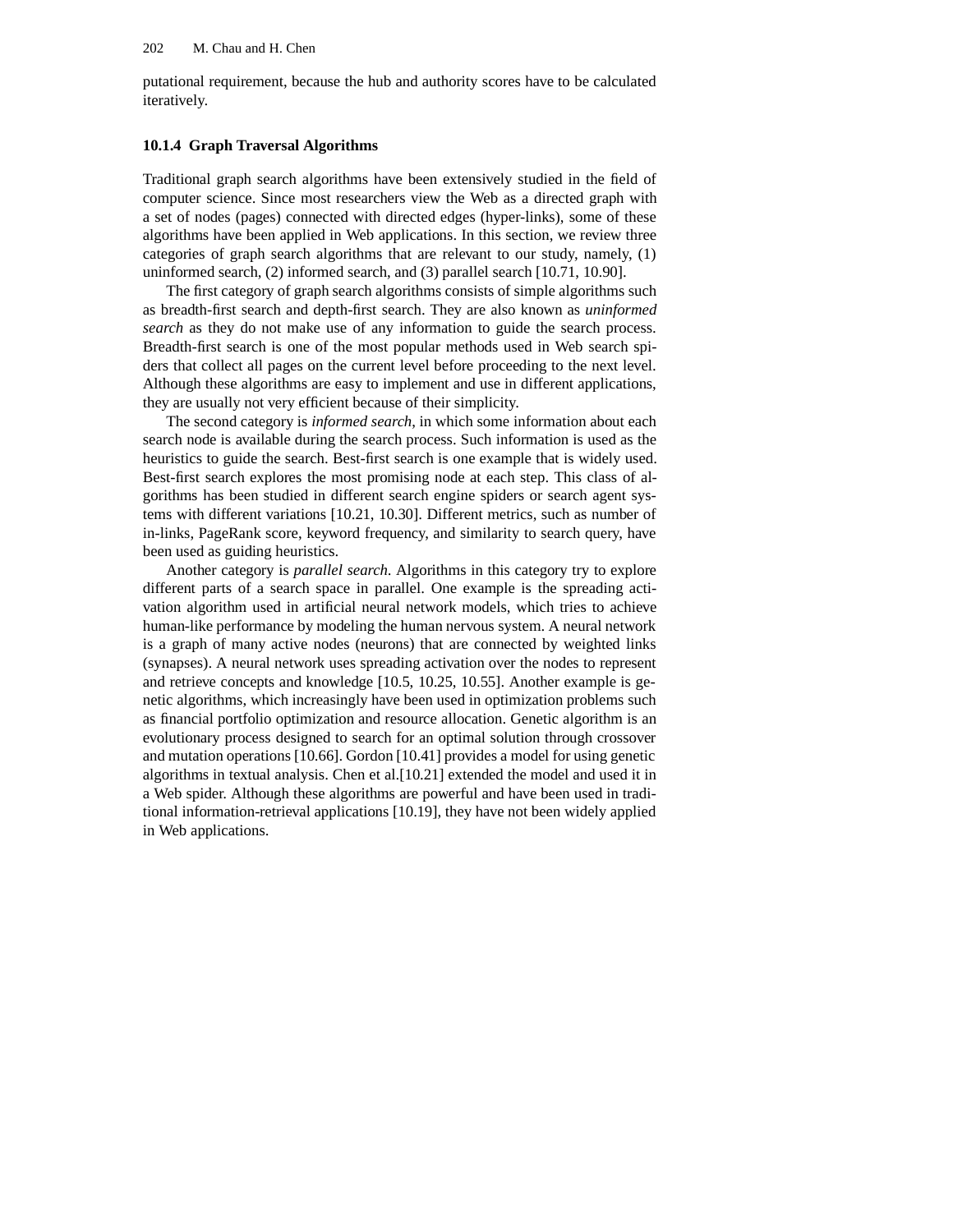### **10.2 Web Spiders for Personal Search**

Many Web spiders have been developed to help individual users search for useful information on the Web. Because these spiders usually run on the client machine, more CPU time and memory can be allocated to the search process and more functionalities are possible. These tools also allow users to have more control and personalization options during the search process.

### **10.2.1 Personal Web Spiders**

tueMosaic is a prominent early example of personal Web spiders [10.32]. Using tueMosaic, users can enter keywords, specify the depth and width of search for links contained in the current homepages displayed, and request the spider agent to fetch homepages connected to the current homepage. tueMosaic uses the "fish search" algorithm, a modified best-first search method. Since its introduction, many more powerful personal spiders have been developed.

Some spiders have been designed to provide additional functionalities. The Tk-WWW robot is a program integrated in the TkWWW browser [10.80]. It can be dispatched from the browser and search Web neighborhoods to find relevant pages and returns a list of links that look promising. SPHINX, a spider written in Java, allows users to perform breadth-first search and view the search results as a 2-dimensional graph [10.67]. CI Spider performs linguistic analysis and clustering of the search results [10.20]. Collaborative Spider, an extended version of CI Spider, is a multiagent system designed to improve search effectiveness by sharing relevant search sessions among users [10.18].

In other studies, spiders use more advanced algorithms during the search process. The Itsy Bitsy Spider searches the Web using a best-first search and a genetic algorithm approach [10.21, 10.22]. Each URL is modeled as an individual in the initial population. Crossover is defined as extracting the URLs that are pointed to by multiple starting URLs. Mutation is modeled by retrieving random URLs from Yahoo. Because the genetic algorithm is an optimization process, it is well suited to finding the best Web pages according to particular criteria. Webnaut is a later spider that also applies genetic algorithms [10.70]. Other advanced search algorithms also have been used in personal spiders. Yang et al. [10.91] apply hybrid simulated annealing in a personal spider application. Focused Crawler locates Web pages relevant to a pre-defined set of topics based on example pages provided by the user. In addition, it also analyzes the link structures among the Web pages collected [10.16]. Context Focused Crawler uses a Naive Bayesian classifier to guide the search process [10.33]. Relevance feedback has also been applied in spiders [10.4, 10.84].

Many commercial Web spiders are also available. WebRipper, WebMiner, and Teleport are examples of software that help users download specified files from given Web sites. Excalibur's RetrievalWare and Internet Spider collect, monitor and index information from text documents on the Web as well as graphic files. Autonomy's products support a wide range of information collection and analysis tasks,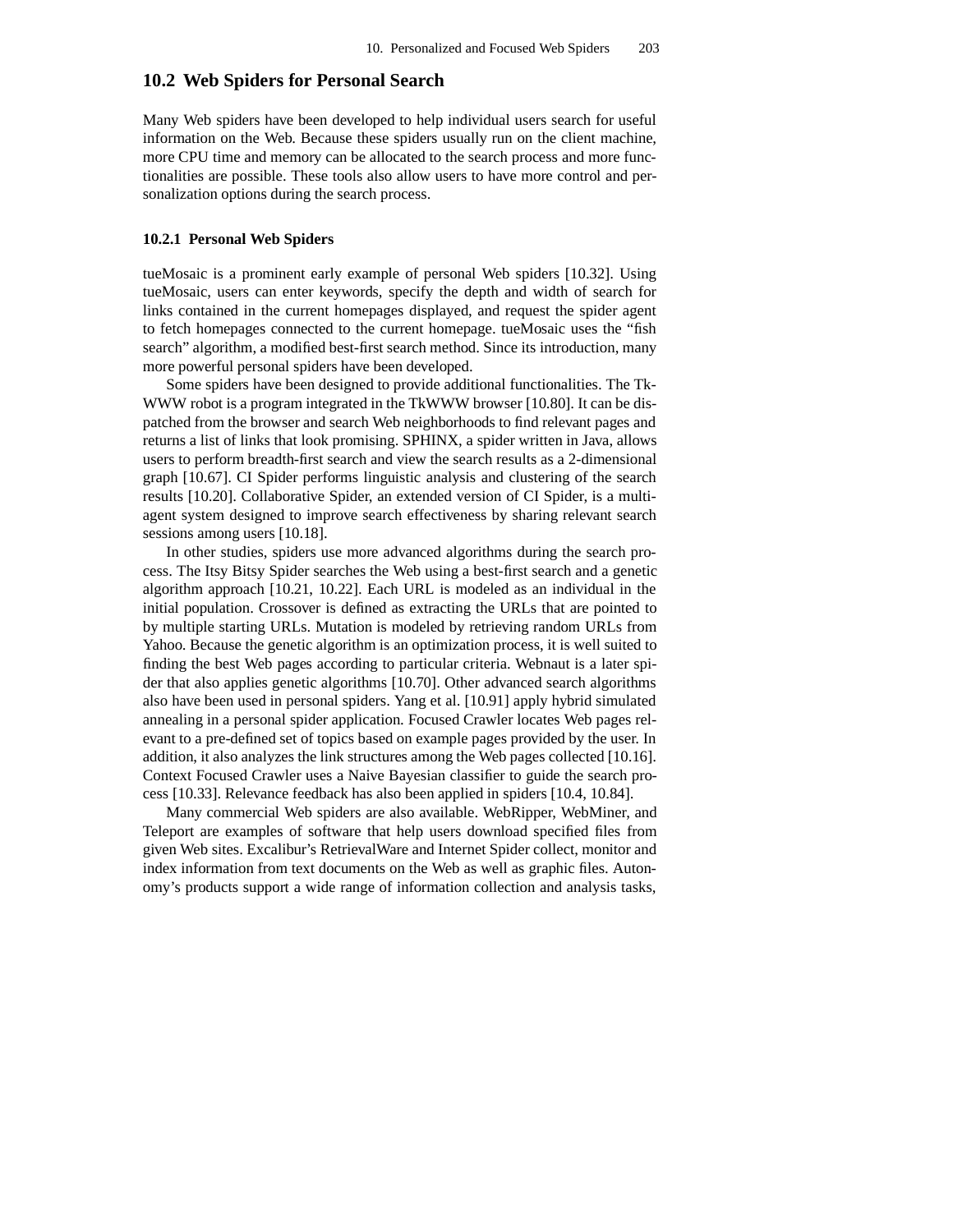which include automatic searching and monitoring information sources in the Internet and corporate Intranets, and classifying documents into categories predefined by users or domain experts. Verity's knowledge-management products, such as Agent Server, Information Server and Intelligent Classifier, also perform similar tasks in an integrated manner.

Another important category of personal spiders is composed of meta spiders, programs that connect to different search engines to retrieve search results. Lawrence and Giles [10.58] showed that the best search engine covered only about 16% of Web sites in 1999. Therefore, combining results from different search engines achieves more comprehensive coverage. MetaCrawler was the first meta spider reported [10.76, 10.77]. It provides a single interface allowing users to search simultaneously from six different search engines, namely Lycos, WebCrawler, Infoseek, Galaxy, Open Text, and Yahoo. MetaCrawler, with much more search options available, is still in service now.

Following the success of MetaCrawler, many metasearch services have been developed. Profusion allows users to choose among a list of six search engines that can be queried [10.40]. 37.com connects with 37 different search engines. Dogpile provides metasearch service for news, Usenet, white pages, yellow pages, images, etc., in addition to Web pages. SavvySearch connects with a large number of general and topic-specific search engines and selects those likely to return useful results based on past performance [10.49]. Similarly, Yu et al. [10.92] use link analysis to decide which are the appropriate search engines to be used, and Chen and Soo [10.27] use domain ontology in meta search agents to assist users in query formulation. Blue Squirrel's WebSeeker and Copernic's software connect with other search engines, monitor Web pages for any changes, and schedule automatic search. Grouper, an extension of MetaCrawler, clusters the search results from various search engines based on a suffix-tree clustering algorithm [10.93].

In addition to getting a list of URLs and summaries returned by other search engines, some meta spiders download and analyze all the documents in the result set. Inquirus, also known as the NECI metasearch engine, downloads actual result pages and generates a new summary of each page based on the search query. Pages that are no longer available (dead links) or which no longer contain the search terms are filtered from the search results [10.56, 10.57]. Meta Spider provides the same functionalities as Inquirus, but also performs linguistic analysis and clustering of the search results [10.23]. Another similar system is TetraFusion, which performs hierarchical and graph-based classification on the result set [10.31]. Focused Crawler [10.16] and Fetuccino [10.6] use search resultsfrom popularsearch engines and expand the result set based on these URLs. Dwork et al. [10.36] proposed the use of a Markov chain to combine search results from different search engines and achieved promising experimental results.

Recently, search spiders have also been developed on the basis of peer-to-peer (P2P) technology, following the success of other P2P applications such as Napster. JXTA Search, formerly known as InfraSearch, uses Gnutella as its backbone and links to other computers when a request is received from a user. The request is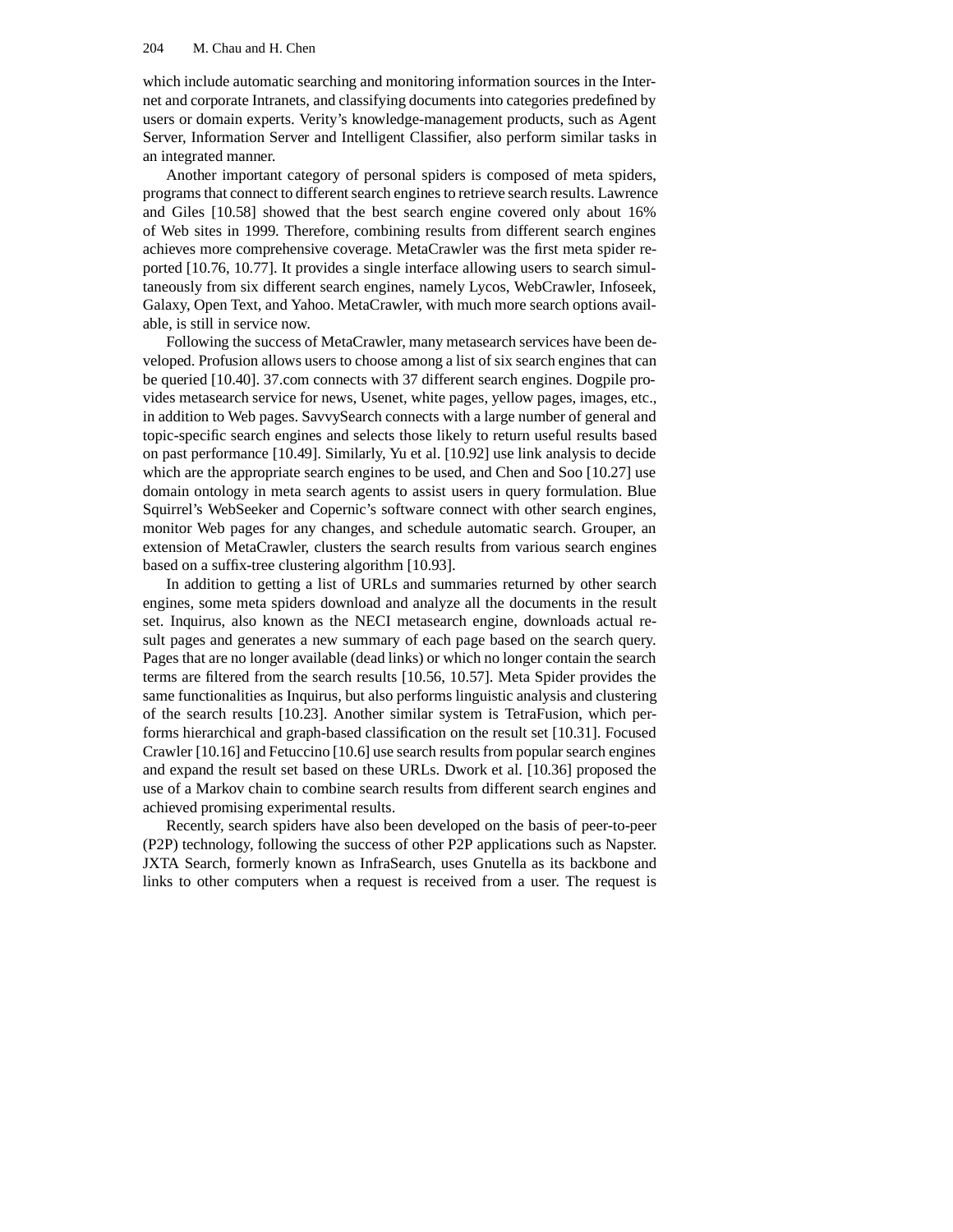passed to neighboring computers to see if any of them can fulfil the request. Each computer can have its own strategy on how to respond to the request [10.85].

### **10.2.2 Case Study**

In this section, we present the architecture of two search agents enhanced with postretrieval analysis capabilities. Competitive Intelligence Spider, or CI Spider, is a search agent that collects Web pages on a real-time basis from Web sites specified by the user and performs indexing and categorization analysis on them, to provide the user with a comprehensive view of the Web sites of interest [10.20]. The second tool, Meta Spider, has functionalities similar to those of the CI Spider but, instead of performing breadth-first search on a particular Web site, connects to different search engines on the Internet and integrates the results [10.23]. The architecture of CI Spider and Meta Spider is shown in Fig. 11.2. There are 4 main components, namely (1) user interface, (2) Internet spiders, (3) Arizona noun phraser, and (4) self-organizing map (SOM). These components work together as a unit to perform Web search and analysis. The Arizona noun phraser, developed at the University of Arizona, is the indexing tool used to index the key phrases that appear in each document collected from the Web by the Internet spiders. It extracts all the noun phrases from each document based on part-of-speech tagging and linguistic rules [10.83].

The SOM employs an artificial neural network algorithm to automatically cluster the Web pages collected into different regions on a 2-dimensional map [10.24, 10.26, 10.52]. Each document is represented as an input vector of keywords and a 2-dimensional grid of output nodes is created. After the network is trained, the documents are submitted to the network and clustered into different regions. Each region is labeled by the phrase that is the key concept most accurately representing the cluster of documents in that region. More important concepts occupy larger regions, and similar concepts are grouped in a neighborhood [10.59]. The map is displayed through the user interface and the user can view the documents in each region by clicking on it.

Two separate experiments have been conducted to evaluate CI Spider and Meta Spider. The experimental tasks were designed to permit evaluation of how a combination of their functionalities performed in identifying the major themes related to a certain topic being searched. Thirty undergraduate subjects were recruited to participate in each experiment.

In the first experiment, CI Spider was compared with Lycos and manual "withinsite" browsing and searching. Our experimental results showed that both the precision and recall rates for CI Spider were significantly higher than those of Lycos at a 5% significance level. CI Spider's usability also achieved a statistically higher value than those of Lycos and within-site browsing and searching.

In the second experiment, Meta Spider was compared with MetaCrawler and NorthernLight. In terms of precision, Meta Spider performed better than either of these, and the difference from NorthernLight was statistically significant. Meta Spider's recall rate was comparable to that of MetaCrawler and better than that of NorthernLight.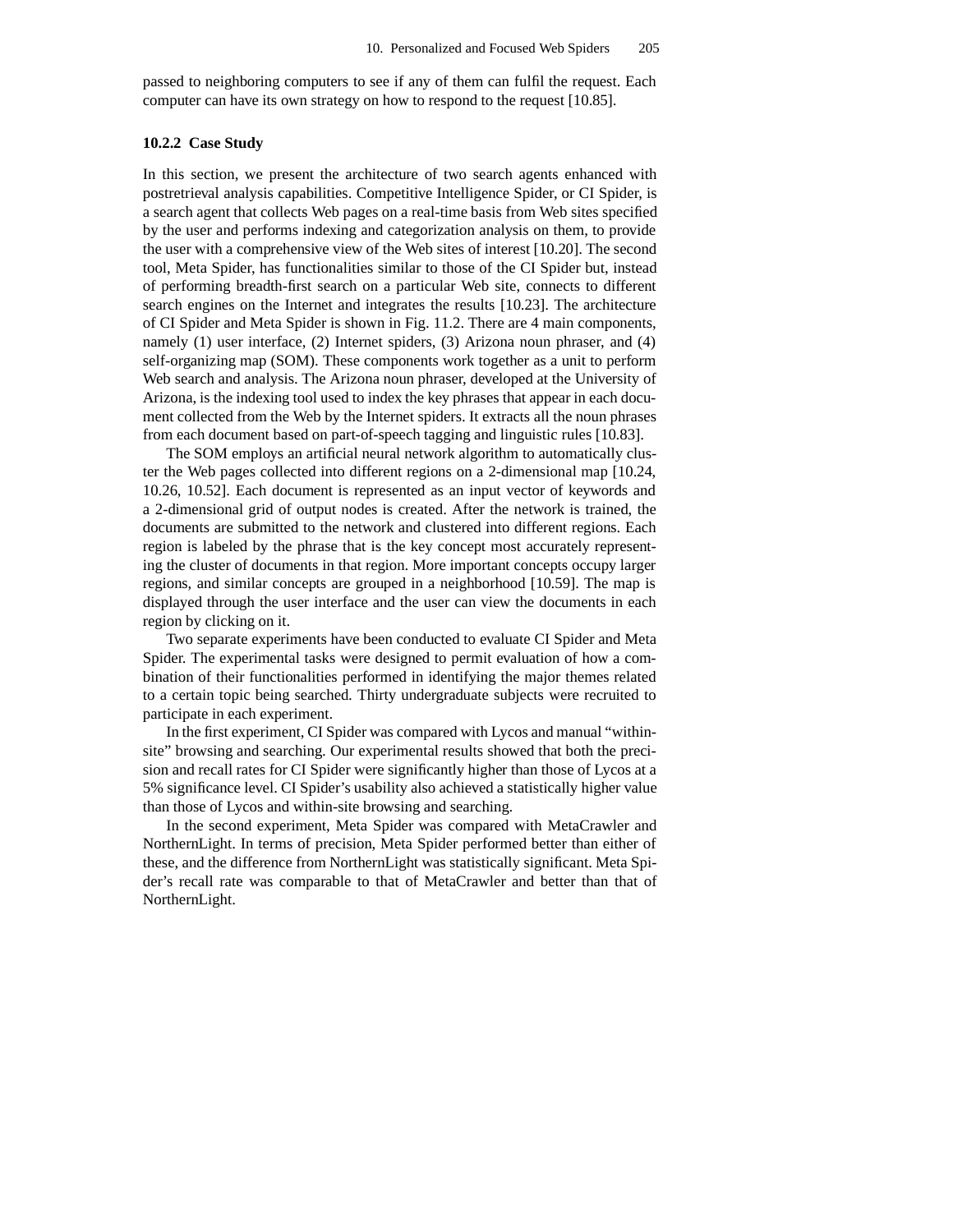

**Fig. 10.2.** Architecture of CI Spider and Meta Spider

We suggest that the main reason for the high precision rate of CI Spider and Meta Spider is their ability to fetch and verify the content of each Web page in real time. This means these two spiders can ensure that every page shown to the user contains the keyword being searched. On the other hand, indexes in Lycos and NorthernLight, like those of most other search engines, were often outdated. The high recall rate of CI Spider is mainly attributable to its exhaustive searching characteristic. Lycos showed the lowest recall rate because, like most other commercial search engines, it samples only a number of Web pages in each Web site, thereby missing other pages that contain the search keyword. A user performing manual within-site browsing and searching is likely to miss some important pages because the process is mentally exhausting. Many subjects also commented that they liked the postretrieval capabilities of the Arizona noun phraser and the SOM.

# **10.3 Using Web Spiders to Create Specialized Search Engines**

Use of Web search engines such as Google, AltaVista, NorthernLight, Excite, Lycos, and Infoseek is the most popular way to look for information on the Web. Many users begin their Web activities by submitting a query to a search engine. All these search engines rely on spiders to collect Web pages that are then processed to create their underlying search indexes. Examples include AltaVista's Scooter, Google's Googlebot, Lycos's T-Rex, and Excite's Architext.

Search engine spider research began as early as 1994 with World Wide Web Worm, the first widely used search engine spider that indexed only a document's title and header [10.64]. The repository-based software engineering (RBSE) Spider was the first spider to have full-text indexing capabilities [10.37]. Soon after, many fulltext indexing spiders were developed, including WebCrawler [10.72], Lycos [10.62],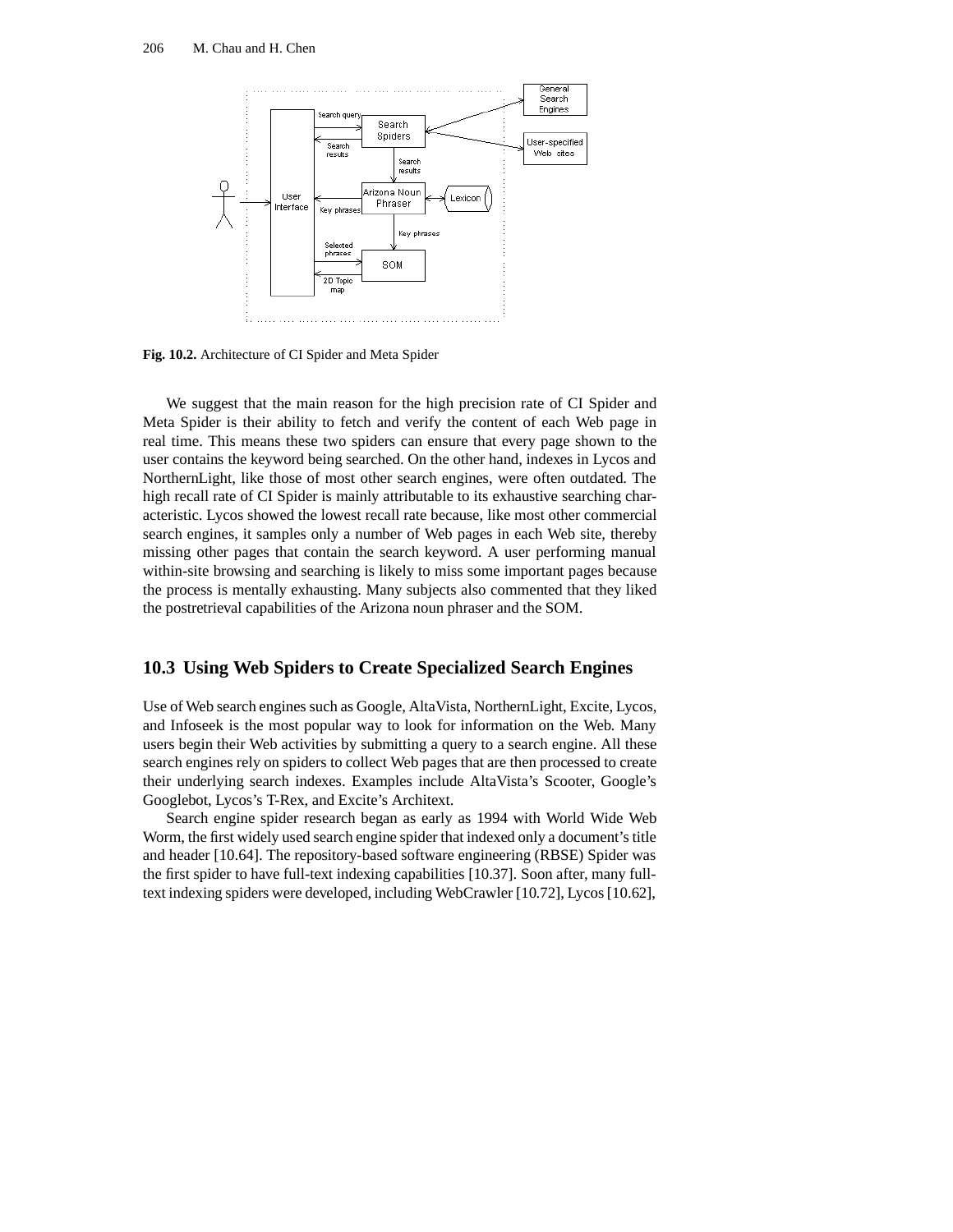and Harvest [10.10]. All these spiders follow a simple breadth-first search algorithm that is still widely used now by the spiders behind most major commercial generalpurpose search engines to crawl the Web. Some research has also studied the use of an incremental spider that tries to collect only Web pages that have changed [10.29].

### **10.3.1 Specialized Search Engines**

Because of the enormous size of the Web, general-purpose search engines can no longer satisfy all the needs of those who are searching for more specific information. Many specialized search engines have been built to address various problems. These search engines specialize in particular Web site(s), topics (such as computers or medicine), languages (such as Chinese or Japanese), file types (such as images or research papers), and so on. Because their size is more manageable (much smaller than the entire Web), these search engines usually provide more precise results and more customizable functions. For instance, BuildingOnline specializes in searching in the building industry domain, CollegeBot searches for educational resources, and LawCrawler specializes in searching for legal information on the Web. There are also content-type-specific search engines. For example, DejaNews searches for news articles, and WebSeek searches for image files [10.78].

Like general-purpose search engines, these search engines rely on spiders to collect Web pages. This task is relatively easy for site-specific search engines, in which spiders can be restricted to downloading only Web pages with a given domain name in the URL [10.61, 10.82, 10.88, 10.89]. For example, spiders can be instructed to discard any URL not starting with the string "http://www.arizona.edu/". However, the task becomes more difficult for other specialized search engines in which the spiders need to address two main problems:

- 1. The spiders need to identify from a list of unvisited URLs the ones most likely to contain relevant information. To improve efficiency, a spider should first visit such Web pages.
- 2. For each downloaded document, the spiders need to determine its relevance according to a specific purpose. The spiders should avoid irrelevant or poorquality documents by determining the quality and reputation of each document.

This kind of search engine spider sometimes is also known as a focused spider or a focused crawler. In recent years, different focused search engine spiders have been developed and evaluated. We next will focus on research investigating the use of efficient spidering algorithms that aim to address the first problem.

### **10.3.2 Focused Spidering Algorithms for Specialized Search Engines**

Despite its simplicity, breadth-first search is widely used in specialized search engines primarily because it is easy to implement and fast to execute. Intuitively, if a URL is relevant to a target domain it is likely that the Web pages in its neighborhood are also relevant. It has been shown that breadth-first search can discover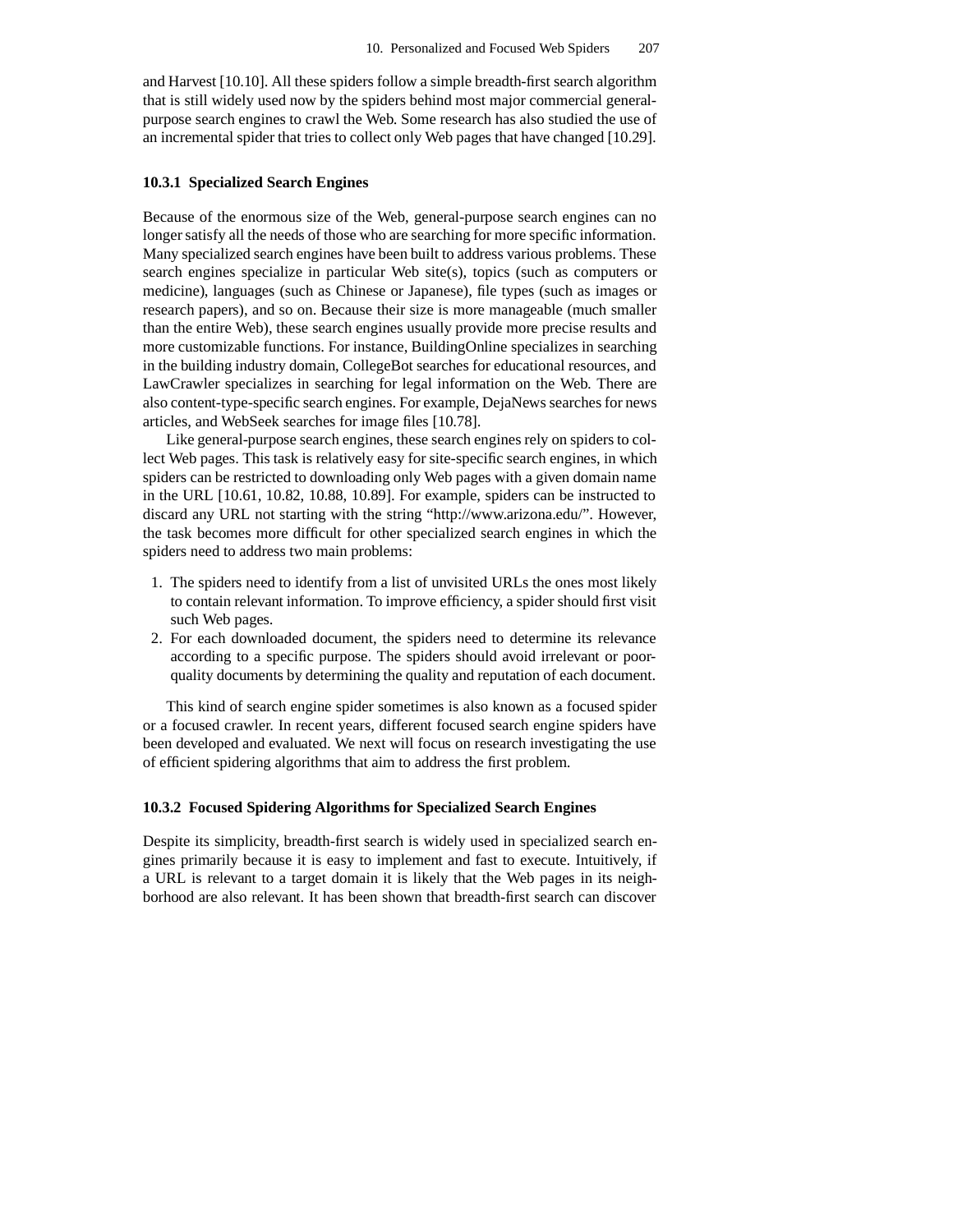high-quality pages early on in a spidering process. As the most important pages have many links pointing to them from numerous hosts, those links usually can be found early in the search process [10.68]. Many people choose to use free tools, such as WebGlimpse [10.61], Alkaline, ht://dig [10.82], and GreenStone [10.88], to build specialized search engines. While they work well for building site-specific search engines, it is more difficult to use them for building topic-specific search engines because there is no heuristic for locating and identifying relevant Web pages. To alleviate this problem, users are usually allowed to specify the maximum depth that a spider should explore [10.61, 10.81]. However, this tactic is usually inadequate and results in collections that are too diverse for specific topics.

Best-first search is another widely used algorithm in focused spiders. Depending on the application, different heuristics can be used, such as keyword frequency, similarity to starting examples, number of in-links, or PageRank score. Cho et al. [10.30] have shown that in an experiment on the Stanford Web site, a best-first search spider using PageRank score performed better than a breadth-first search spider or a bestfirst search spider using the number of in-links. Chakrabarti et al. [10.16] combined similarity and link analysis in Focused Crawler, which visits URLs based on each page's probability of having relevant content.

Machine learning techniques also have been applied in search engine spiders. McCallum et al. [10.74] used reinforcement learning to design a spider that traverses the Web based on immediate and future reward as measured in terms of Web page relevance. That spider was used in Cora, a computer science research paper search engine [10.65].

### **10.3.3 Case Study**

Seeking to combine different Web content and structure analysis techniques with traditional graph search techniques to build spider programs for vertical search engines, we developed and compared three versions of Web spiders, namely, (1) Breadth-First Search Spider, (2) PageRank Spider, and (3) Hopfield Net Spider. In this section, we describe the designs and approaches adopted in our study.

The Breadth-First Search Spider (or BFS Spider) collects all Web pages on the current level before proceeding to the next level. In other words, it visits URLs based on the order in which they are discovered. This is implemented using a first-in-firstout queue like that generally used in breadth-first search applications. It runs until the required number of pages are collected.

The PageRank Spider was adapted from the algorithm reported in [10.30]. Aiming to combine link-based analysis and a heuristics-based traversal algorithm, it was designed to perform best-first search using PageRank (as described earlier) as its heuristics. URLs with higher PageRank scores are to be visited earlier.

In each step, the spider gets the URL with the highest PageRank score, fetches the content, and extracts and enqueues all the outgoing links in the page. The process runs until the required number of pages have been collected. PageRank score is calculated iteratively using the algorithm described earlier until convergence is reached. The damping factor *d* is set to 0.90 in our implementation. The hot queue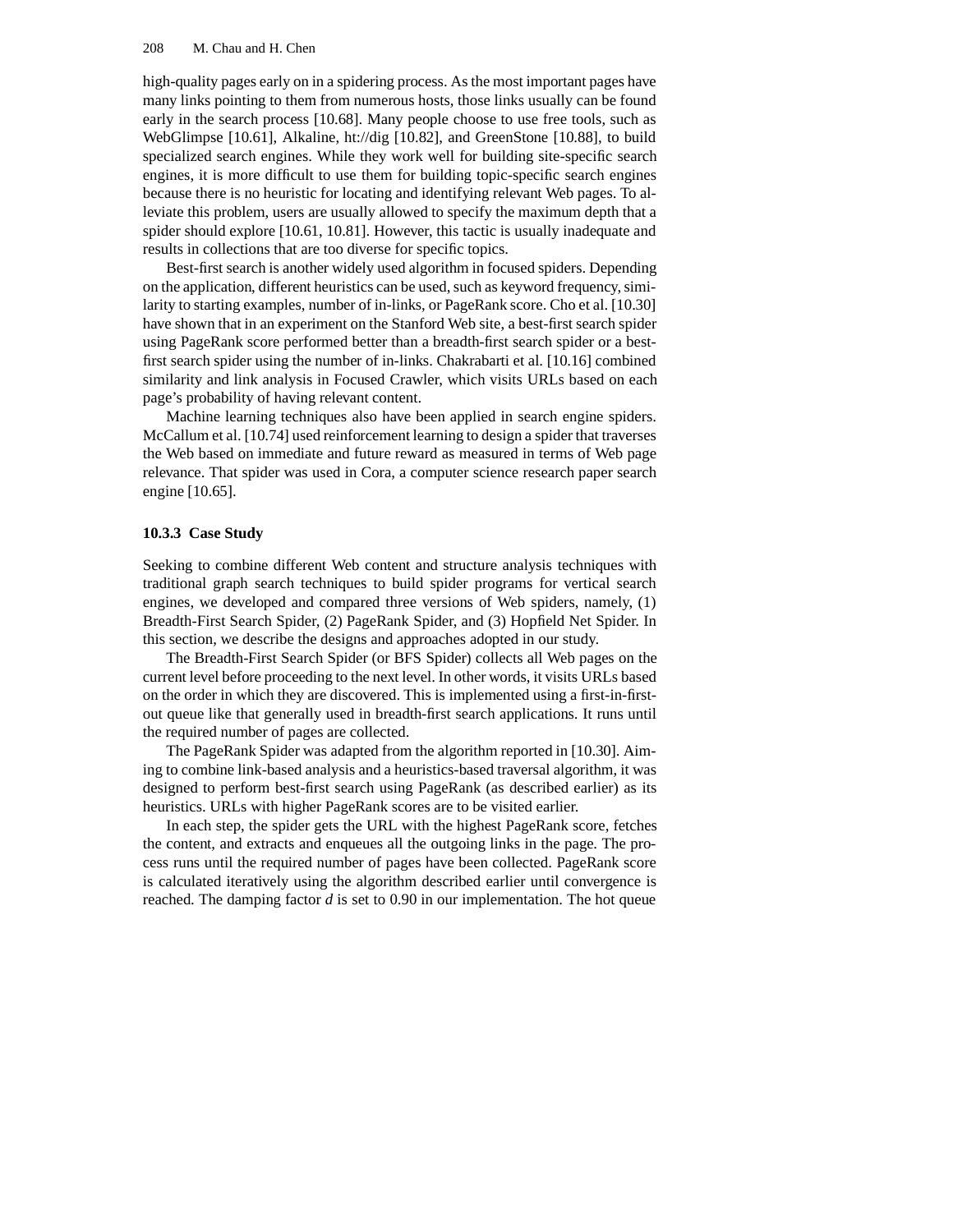approach used in the original study has also been adopted in the PageRank Spider for anchor text analysis. Two priority queues are established: *hot queue* and *normal queue*. The URLs within each queue are ordered by PageRank score in descending order. The spider first dequeues from the hot queue. If the hot queue is empty, the spider dequeues from the normal queue. In our design, a URL will be placed in the hot queue if the anchor text pointing to this URL contains a relevant term.

In the Hopfield Net Spider, the Web is viewed as a large network structure of massive, distributed knowledge composed of pages and hyperlinks contributed by all Web page authors. This can be viewed as a neural network, in which nodes are represented by pages and links are simply represented by hyperlinks. In this approach we model the Web as a Hopfield Net, which is a single-layered, weighted neural network [10.48]. Nodes are activated in parallel and activation values from different sources are combined for each individual node until the activation scores of nodes on the network reach a stable state (convergence).

Based on this spreading activation algorithm, which has been shown to be effective for knowledge retrieval and discovery in a Hopfield Net, we developed the Hopfield Net Spider to perform searching on the Web. In this approach, we aimed to combine a parallel search algorithm with content-based and link-based analysis. Our implementation incorporated the basic Hopfield Net spreading activation idea, but significant modification was made to take into consideration the unique characteristics of the Web.

The Hopfield Net Spider starts with a set of seed URLs represented as nodes, and then activates neighboring URLs, combines weighted links, and determines the weights of newly discovered nodes. The process repeats until the required number of URLs have been visited. The algorithm adopted is as follows:

1. *Initialization with Seed URLs*. An initial set ofseed URLs is given to the system and each of them is represented as a node with a weight of 1.  $\mu_i(t)$  is defined as the weight of node *i* at iteration *t*.

$$
\mu_i(0) = 1 \text{ for all seeds } URLs \text{ } i. \tag{10.4}
$$

The spider fetches and analyzes these seed Web pages in iteration 0. The new URLs found in these pages are added to the network.

2. *Activation, Weight Computation, and Iteration*. Proceeding to the next iteration, the weight of each node is calculated as follows:

$$
\mu_i(t+1) = f_s(\sum_{\forall \text{ known parent } h \text{ of } i} \omega_{h,i} \mu_h(t)), \qquad (10.5)
$$

where

 $h, i$  is the weight of the link between two nodes,

 $f_s$  is a SIGMOID transformation function that normalized a weight to a value between 0 and 1.

Because  $\omega_{h,i}$  is the weight of the linkage between two URLs, it tries to estimate whether a URL *i* pointed to from a Web page *h* is relevant to the target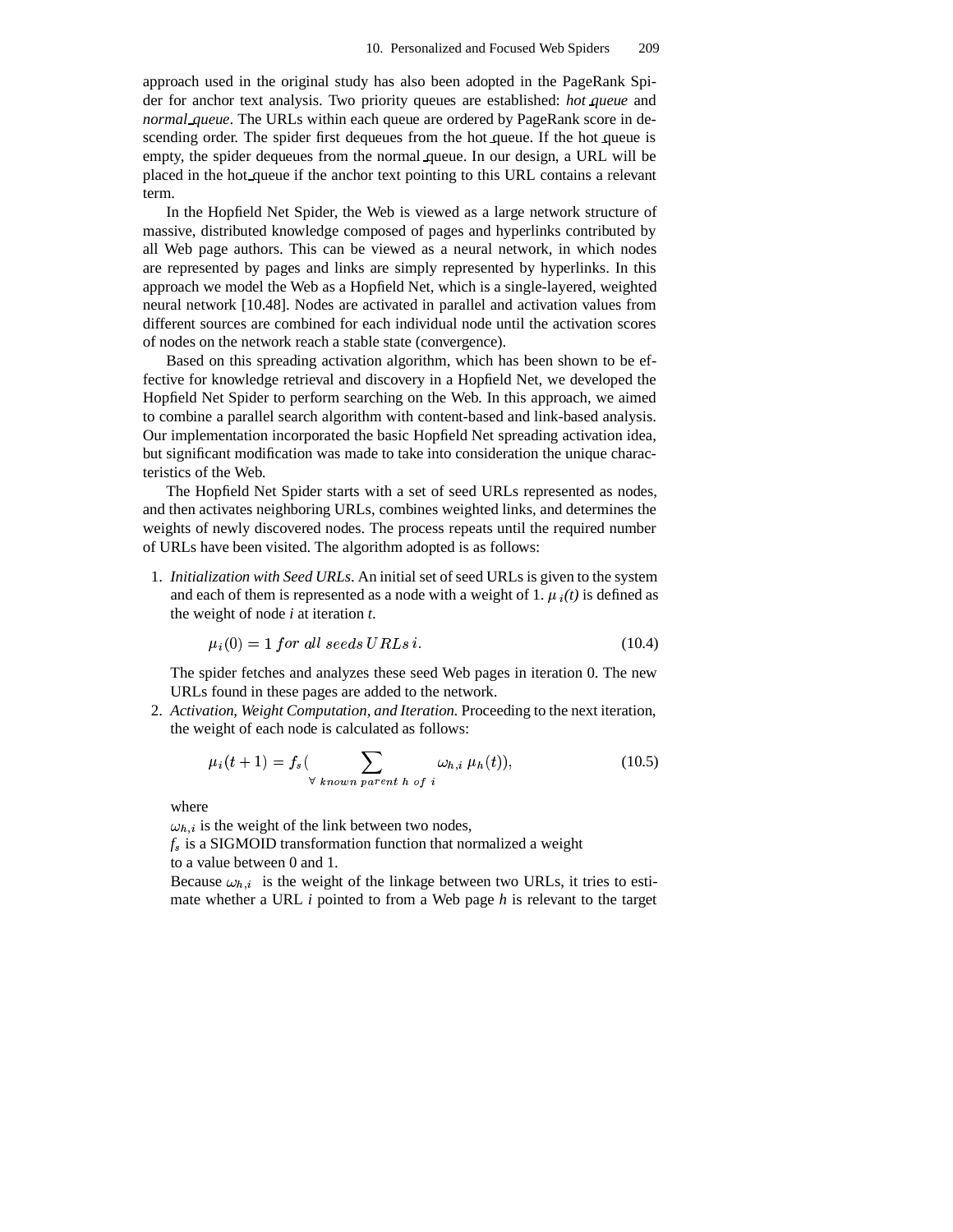domain, based on the use of anchor text in *h*. This score is calculated as a function of the number of anchor-text words relevant to the target domain. We use a slightly modified SIGMOID function to make sure the resulting value is a positive number.

After the weights of all the nodes in the current iteration have been calculated, the spider needs to decide which node (URL) should be activated (visited) first. As the weights decide the order in which URLs are to be visited, they are critical to the effectiveness of the algorithm. The set of nodes in the current iteration are then visited and fetched from the Web in descending order of weight. In order to filter out low-quality URLs, nodes with a weight smaller than a threshold  $\theta$ are not visited. The activation process is illustrated in Fig. 11.3.



**Fig. 10.3.** Spreading activation: Starting with a set of seed URLs, the Hopfield Net Spider activates neighboring URLs, combines weighted links, and determines the weights of newly discovered nodes. Nodes with a low weight (e.g., node 7 and node 24) are discarded

After all the pages with a weight greater than  $\theta$  have been visited and downloaded, the weight of each node in the new iteration is updated to reflect the quality and relevance of the downloaded page content as follows:

$$
\mu_i(t+1) = f_s(\mu_i(t+1) \times p_i) \tag{10.6}
$$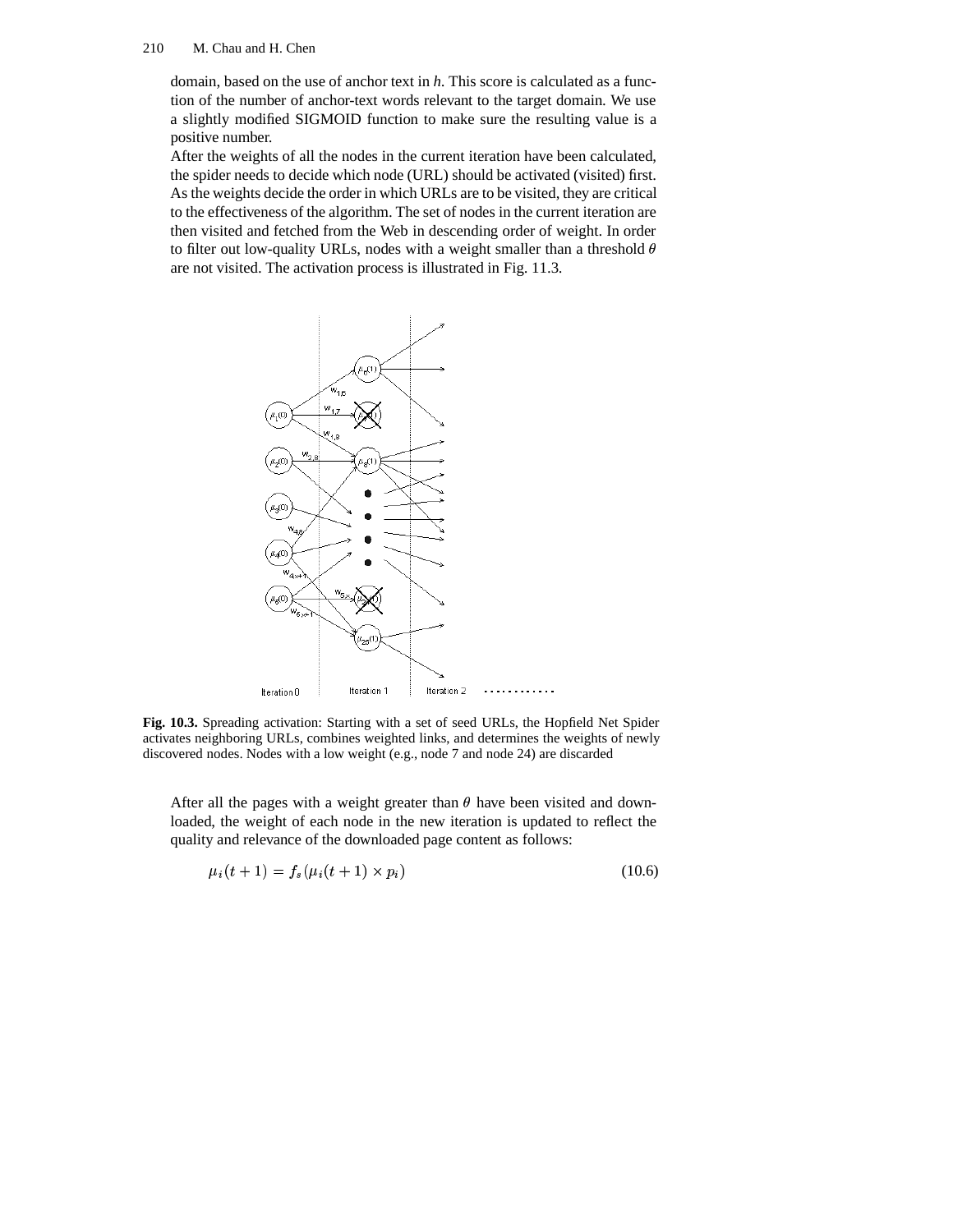where

 $p_i$  is a weight that represents the relevance of the textual content of a page *i*.

The  $p_i$  score is a function of the number of phrases found in a page's content that are relevant to the target domain. A page with more relevant phrases will receive a higher score. Phrases can be extracted from each page using the Arizona Noun Phraser [10.83].

3. *Stopping Condition*. The above process is repeated until the required number of Web pages have been collected or until the average weight of all nodes in an iteration is less than a maximum allowable error (a small number).

The three different approaches were implemented as the backend spiders for a medical search engine called HelpfulMed. A simulation experiment and a user study were carried out to evaluate the precision and execution time of the three spiders. The experiment results show that the Hopfield Net Spider had significantly better precision than both the BFS Spider and the PageRank Spider at the 1% level. The BFS Spider also did significantly better than the PageRank Spider at the 1% level. For execution time, we found that the Hopfield Net Spider used slightly more time than the BFS Spider, while the PageRank Spider spent almost 90 times more execution time than the other two spiders.

# **10.4 Conclusions**

Over the past decade, Web spiders have evolved from simple breadth-first search spiders to intelligent, adaptive spiders. At the same time, the size of the Web has also grown by more than 250,000 times, from 130 Web hosts in June 1993 to more than 38,000,000 hosts in February 2002 [10.42, 10.69]. The content on the Web has also become more diverse in terms of topic, language, file type, encoding method, and so on, with many dynamically generated Web pages. Locating desired information on the Web is still not easy, despite the availability of various search spiders and search engines.

Spiders can be improved and extended in several ways:

- **–** Currently, most spiders can index only static Web pages. As the amount of dynamic content on the Web increases, spiders need to be able to retrieve and manipulate dynamic content autonomously.
- **–** Spiders can perform better indexing by applying computational linguistic analysis to extract meaningful entities rather than mere keywords from Web pages. This will become a more interesting issue as the Semantic Web [10.7] becomes more mature.
- **–** As the quality and credibility of Web pages vary considerably, spiders need to use more advanced intelligent techniques to distinguish between good and bad pages.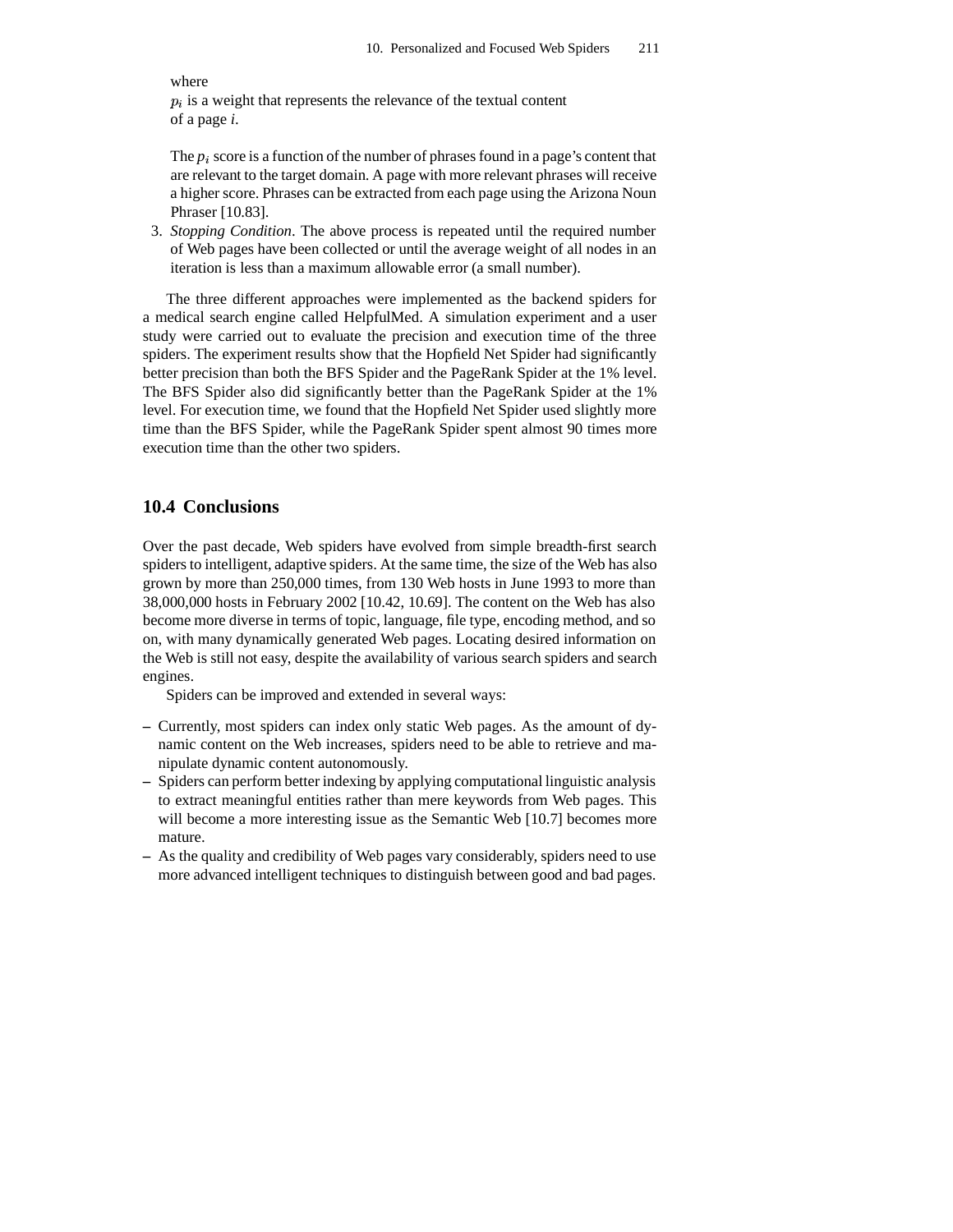**–** An ideal personal spider should behave like a human librarian who tries to understand and answer user queries through an autonomous or interactive process using natural language.

As we have witnessed, state-of-the-art search services such as WebCrawler and Lycos that were introduced less than a decade ago have been surpassed by services such as Google that utilize newer algorithms. As the Web continues to evolve, spiders and search engines also must evolve in order to accommodate the size and dynamics of the Web.

# **Acknowledgement**

The CI Spider, Meta Spider, and HelpfulMed projects were funded in part by the following grants:

- **–** NSF Digital Library Initiative-2 (PI: H. Chen), "High-performance Digital Library Systems: From Information Retrieval to Knowledge Management," IIS-9817473, April 1999–March 2002;
- **–** NIH/NLM Grant (PI: H. Chen), "UMLS Enhanced Dynamic Agents to Manage Medical Knowledge," 1 R01 LM06919-1A1, February 2001–January 2004;
- **–** NSF/CISE/CSS (PI: H. Chen), "An Intelligent CSCW Workbench: Analysis, Visualization, and Agents", IIS-9800696, June 1998–June 2001.

We would also like to thank all current and previous members of the Artificial Intelligence Lab at the University of Arizona who have contributed to these projects.

# **10.5 Appendix A: URLs of Spiders and Search Engines**

37.com – http://www.37.com/ AltaVista – http://www.altavista.com/ Autonomy – http://www.autonomy.com/ Blue Squirrel's WebSeeker – http://www.bluesquirrel.com/ BuildingOnline – http://www.buildingonline.com/ CollegeBot – http://www.collegebot.com/ Copernic – http://www.copernic.com/ DejaNews – http://www.dejanews.com/ Dogpile – http://www.dogpile.com/ Excalibur – http://www.excalib.com/ Excite – http://www.excite.com/ Google – http://www.google.com/ HelpfulMed – http://ai.bpa.arizona.edu/helpfulmed/ Infoseek – http://infoseek.go.com/ JXTA Search – http://search.jxta.org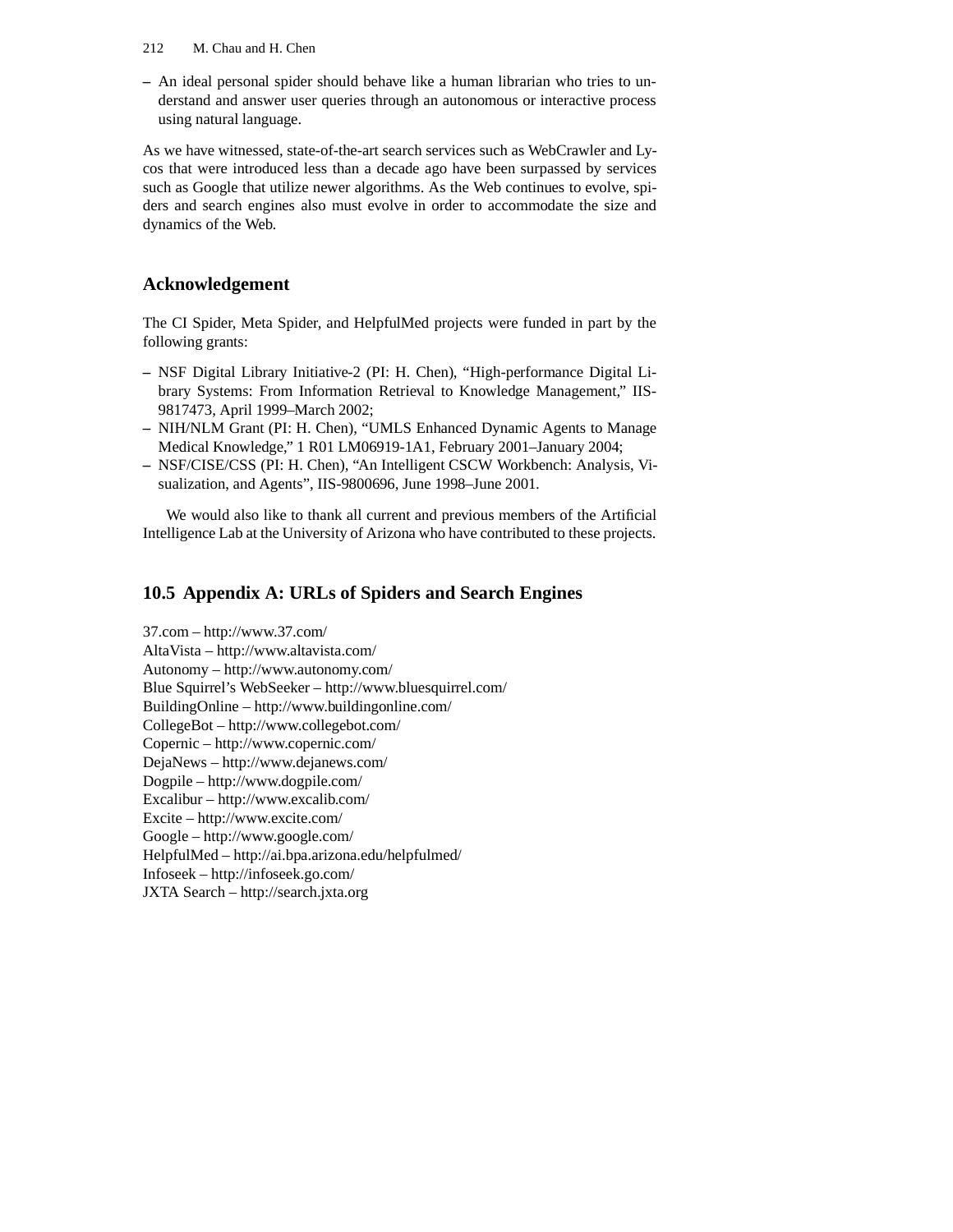LawCrawler – http://www.lawcrawler.com/

Lycos – http://www.lycos.com/

MetaCrawler – http://www.metacrawler.com/

NorthernLight – http://www.northernlight.com/

SavvySearch – http://www.savvysearch.com/

Teoma – http://www.teoma.com/

Verity – http://www.verity.com/

WebSeek – http://www.ctr.columbia.edu/webseek/

Yahoo – http://www.yahoo.com/

### **References**

- 10.1 Amitay, E.: Using Common Hypertext Links to Identify the Best Phrasal Description of Target Web Documents. *Proc. the 21st ACM-SIGIR Post-Conference Workshop on Hypertext Information Retrieval for the Web* (Melbourne, Australia, 1998)
- 10.2 A. Arasu, J. Cho, H. Garcia-Molina, A. Paepcke, S. Raghavan: Searching the Web. ACM Transactions on Internet Technology, 1 (1), 2-43 (2001)
- 10.3 R. Armstrong, D. Freitag, T. Joachims, T. Mitchell: WebWatcher: A Learning Apprentice for the World-Wide Web. *Proc. the AAAI-95 Spring Symposium on Information Gathering from Heterogenous, Distributed Environments* (Stanford, California, USA, 1995)
- 10.4 M. Balabanovic, Y. Shoham: Learning Information Retrieval Agents: Experiment with Web Browsing. *Proc. the AAAI-95 Spring Symposium on Information Gathering from Heterogenous, Distributed Environments* (Stanford, California, USA, 1995)
- 10.5 R.K. Belew: Adaptive Information Retrieval: Using a Connectionist Representation to Retrieve and Learn about Documents. *Proc. the 12th ACM-SIGIR Conference on Research and Development in Information Retrieval* (Cambridge, Massachusetts, USA, 1989)
- 10.6 I. Ben-Shaul, M. Herscovici, M. Jacovi, Y.S. Maarek, D. Pelleg, M. Shtalhaim, V. Soroka, S. Ur: Adding Support for Dynamic and Focused Search with Fetuccino. *Proc. the 8th World-Wide Web Conference* (Toronto, May 1999)
- 10.7 T. Berners-Lee: Weaving the Web. Harper, San Francisco (1999)
- 10.8 K. Bharat, A. Broder: A Technique for Measuring the Relative Size and Overlap of Public Web Search Engines. *Proc. the 7th International World-Wide Web Conference* (Brisbane, Australia, 1998)
- 10.9 K. Bharat, M.R. Henzinger: Improved Algorithms for Topic Distillation in a Hyperlinked Environment. *Proc. the 21st ACMSIGIR Conference on Research and Development in Information Retrieval, Melbourne* (Australia, 1998)
- 10.10 C. Bowman, P. Danzig, U. Manber, M. Schwartz: Scalable Internet Resource Discovery: Research Problems and Approaches. Communications of the ACM, 37 (8) 98-107 (1994)
- 10.11 S. Brin, L. Page: The Anatomy of a Large-scale Hypertextual Web Search Engine. *Proc. the 7th International World-Wide Web Conference* (Brisbane, Australia, 1998)
- 10.12 A. Broder, R. Kumar, F. Maghoul, P. Raghavan, S. Rajagopalan, R. Stata, A. Tomkins, J. Wiener: Graph Structure in the Web. *Proc. the 9th International World-Wide Web Conference* (Amsterdam, Netherlands, May 2000)
- 10.13 M. Burner: Crawling Towards Eternity: Building an Archive of the World-Wide Web. Web Techniques, 2 (5) (1997)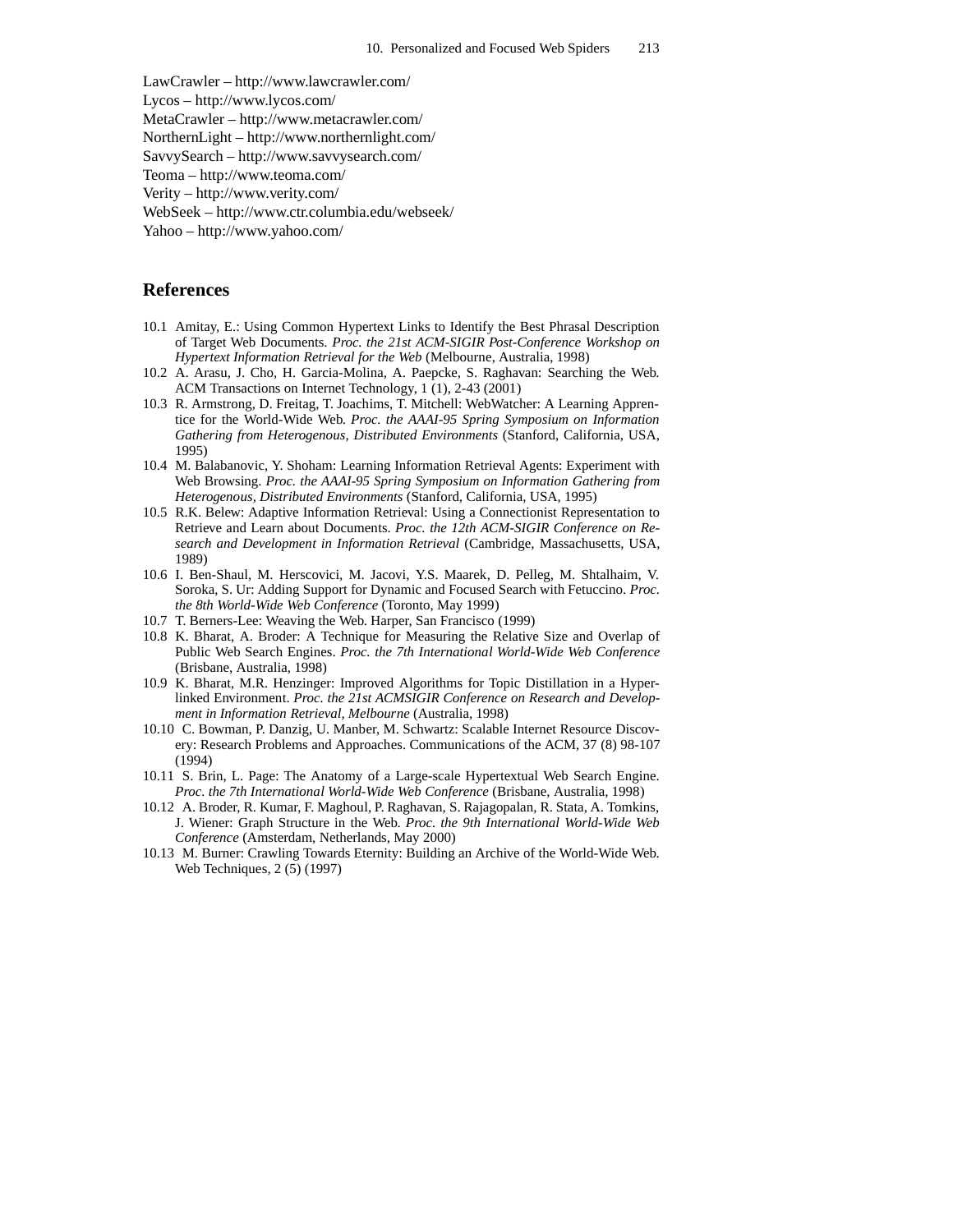- 10.14 S. Chakrabarti, B. Dom, S.R. Kumar, P. Raghavan, S. Rajagopalan, A. Tomkins, D. Gibson, J. Kleinberg: Mining the Web's Link Structure. IEEE Computer, 32 (8), 60-67 (1999)
- 10.15 S. Chakrabarti, M. Joshi, V. Tawde: Enhanced Topic Distillation using Text, Markup Tags, and Hyperlinks. *Proc. the 24th ACM-SIGIR Conference on Research and Development in Information Retrieval* (New Orleans, Louisiana, USA, Sep. 2001)
- 10.16 S. Chakrabarti, M. van den Berg, B. Dom: Focused Crawling: A New Approach to Topic-specific Web Resource Discovery. *Proceedings of the 8th International World-Wide Web Conference* (Toronto, Canada, May 1999)
- 10.17 M. Chau, D. Zeng, H. Chen: Personalized Spiders for Web Search and Analysis. *Proc. the 1st ACM-IEEE Joint Conference on Digital Libraries* (Roanoke, Virginia, USA, Jun 2001) pp. 79-87.
- 10.18 M. Chau, D. Zeng, H. Chen, M. Huang, D. Hendriawan: Design and Evaluation of a Multi-agent Collaborative Web Mining System. Decision Support Systems (2002) in press.
- 10.19 H. Chen: Machine Learning for Information Retrieval: Neural Networks, Symbolic Learning, and Genetic Algorithms. Journal of the American Society for Information Science, 46 (3), 194-216 (1995)
- 10.20 H. Chen, M. Chau, D. Zeng: CI Spider: A Tool for Competitive Intelligence on the Web. Decision Support Systems (2002) in press.
- 10.21 H. Chen, Y. Chung, M. Ramsey, C.C. Yang: A Smart Itsy-Bitsy Spider for the Web. Journal of the American Society for Information Science, Special Issue on AI Techniques for Emerging Information Systems Applications, 49 (7), 604-618 (1998)
- 10.22 H. Chen, Y. Chung, M. Ramsey, C.C. Yang: An Intelligent Personal Spider (Agent) for Dynamic Internet/Intranet Searching. Decision Support Systems, 23, 41-58 (1998)
- 10.23 H. Chen, H. Fan, M. Chau, D. Zeng: MetaSpider: Meta-searching and Categorization on the Web. Journal of the American Society of Information Science & Technology, 52 (13), 1134-1147 (1998)
- 10.24 H. Chen, A. Houston, R.R. Sewell, B. Schatz: Internet Browsing and Searching: User Evaluations of Category Map and Concept Space Techniques. Journal of the American Society for Information Science, Special Issue on AI Techniques for Emerging Information Systems Applications, 49 (7) 582-603 (1998)
- 10.25 H. Chen, T. Ng: An Algorithmic Approach to Concept Exploration in a Large Knowledge Network (Automatic Thesaurus Consultation): Symbolic Branch and Bound Search vs. Connectionist Hopfield Net Activation. Journal of the American Society for Information Science, 46 (5) 348-369 (1995).
- 10.26 H. Chen, C. Schufels, R. Orwig: Internet Categorization and Search: A Self-organizing Approach, Journal of Visual Communication and Image Representation, 7 (1) 88-102 (1996)
- 10.27 Y.J. Chen, V.W. Soo: Ontology-based Information Gathering Agents. *Proc. the 1st Asia-Pacific Conference on Web Intelligence* (Maebashi City, Japan, Oct 2001) pp. 423- 427.
- 10.28 F.C. Cheong: Internet Agents: Spiders, Wanderers, Brokers, and Bots (New Riders Publishing, Indianapolis, Indiana, USA, 1996)
- 10.29 J. Cho, H. Garcia-Molina: The Evolution of the Web and Implications for an Incremental Crawler. *Proc. the 26th International Conference on Very Large Databases (VLDB 2000)* (Cairo, Egypt, 2000)
- 10.30 J. Cho, H. Garcia-Molina, L. Page: Efficient Crawling through URL Ordering. Proc. the 7th International World-Wide Web Conference (Brisbane, Australia, Apr 1998)
- 10.31 F. Crimmins, A.F. Smeaton, T. Dkaki, J. Mothe: TetraFusion: Information Discovery on the Internet. IEEE Intelligent System, Jul-Aug, 55-62 (1999)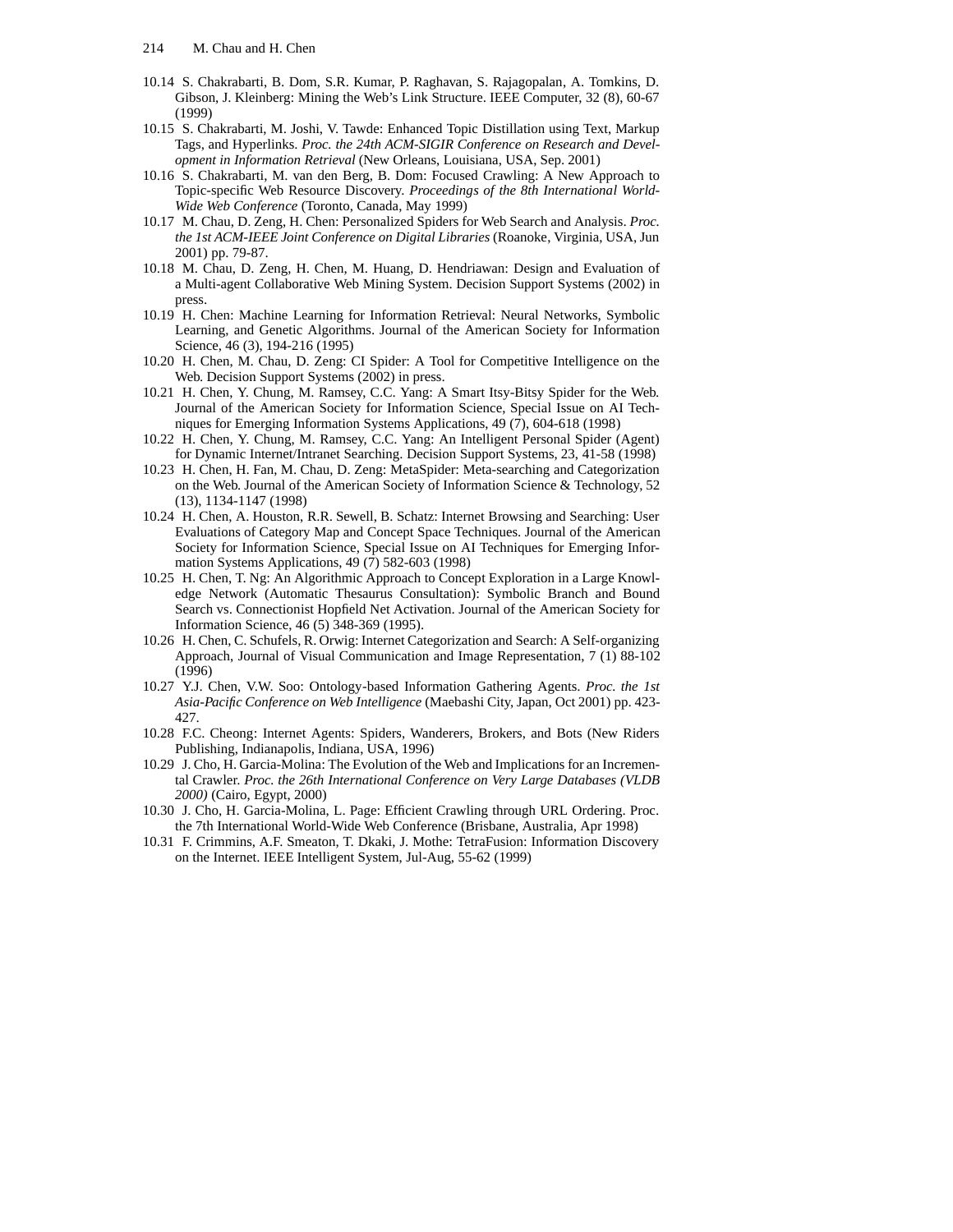- 10.32 P. DeBra, R. Post: Information Retrieval in the World-Wide Web: Making Client-based Searching Feasible. *Proc. the First International World-Wide Web Conference* (Geneva, Switzerland, 1994)
- 10.33 M. Diligenti, F. Coetzee, S. Lawrence, C.L. Giles, M. Gori: Focused Crawling using Context Graphs. *Proc. the 26th International Conference on Very Large Databases (VLDB 2000)* (Cairo, Egypt, 2000) pp. 527-534
- 10.34 R.B. Doorenbos, O. Etzioni, D.S. Weld: A Scalable Comparison-shopping Agent for the World-Wide Web. *Proc. the First International Conference on Autonomous Agents (Agents'97)* (Marina del Rey, California, USA, Feb 1997) pp. 39-48
- 10.35 Drott, M. C.: Indexing Aids at Corporate Websites: The Use of robots.txt and META Tags. Information Processing and Management, 38, 209-219 (2002)
- 10.36 C. Dwork, R. Kumar, M. Noar, D. Sivakumar: Rank Aggregation Methods for the Web. *Proc. the 10th International World-Wide Web Conference* (Hong Kong, May 2001)
- 10.37 D. Eichmann: The RBSE Spider Balancing Effective Search Against Web Load. *Proc. the 1st International World-Wide Web Conference* (Geneva, Switzerland, 1994)
- 10.38 D. Eichmann: Ethical Web Agents. *Proc. the 2nd International World-Wide Web Conference* (Chicago, Illinois, USA, 1994)
- 10.39 G.W. Flake, S. Lawrence, C.L. Giles, F. Coetzee: Self-organization of the Web and Identification of Communities. IEEE Computer, 35 (3), 66-71 (2002)
- 10.40 S. Gauch, G. Wang, M. Gomez: Profusion: Intelligent Fusion from Multiple Different Search Engines. Journal of Universal Computer Science, 2 (9) (1996)
- 10.41 M. Gordon: Probabilistic and Genetic Algorithms for Document Retrieval. Communications of the ACM, 31 (10) 1208-1218 (1988)
- 10.42 M. Gray: Internet Growth and Statistics: Credits and Background. [Online]. Available at http://www.mit.edu/people/mkgray/net/background.html (1993)
- 10.43 T.H. Haveliwala: Efficient Computation of PageRank. Stanford University Technical Report. Available at: http://dbpubs.stanford.edu:8090/pub/1999-31 (1999)
- 10.44 M. R. Henzinger: Hyperlink Analysis for the Web. IEEE Internet Computing, 5 (1), 45-50 (2001).
- 10.45 M.R. Henzinger, A. Heydon, M. Mitzenmacher, M. Najork: On Near-uniform URL Sampling. *Proc. the 9th International World-Wide Web Conference* (Amsterdam, Netherlands, May 2000)
- 10.46 A. Heydon, M. Najork: Performance Limitations of the Java Core Libraries. *Proc. the 1999 ACM Java Grande Conference*, (Jun 1999) pp. 35-41.
- 10.47 A. Heydon, M. Najork: Mercator: A Scalable, Extensible Web Crawler. World-Wide Web, 219-229 (Dec 1999)
- 10.48 J.J. Hopfield: Neural Network and Physical Systems with Collective Computational Abilities. *Proc. the National Academy of Science, USA*, 79 (4), 2554-2558 (1982).
- 10.49 A.E. Howe, D. Dreilinger: SavvySearch: A Meta-search Engine that Learns which Search Engines to Query. AI Magazine, 18 (2) 19-25 (1997)
- 10.50 B. Kahle: Preserving the Internet. Scientific America (Mar 1997).
- 10.51 J. Kleinberg: Authoritative Sources in a Hyperlinked Environment. *Proc. the 9th ACM-SIAM Symposium on Discrete Algorithms* (San Francisco, California, USA, Jan 1998) pp. 668–677.
- 10.52 T. Kohonen, T.: *Self-organizing Maps* (Springer, Berlin, 1995)
- 10.53 M. Koster: A Standard for Robot Exclusion. [Online]. Available at: http://www.robotstxt.org/wc/norobots.html (1994)
- 10.54 R. Kumar, P. Raghavan, S. Rajagopalan, A. Tomkins: Trawling the Web for Emerging Cyber-communities. *Proc. the 8th World-Wide Web Conference* (Toronto, May 1999)
- 10.55 K.L. Kwok: A Neural Network for Probabilistic Information Retrieval. *Proc. the 12th ACM-SIGIR Conference on Research and Development in Information Retrieval* (Cambridge, Massachusetts, USA, Jun 1989) pp. 21-30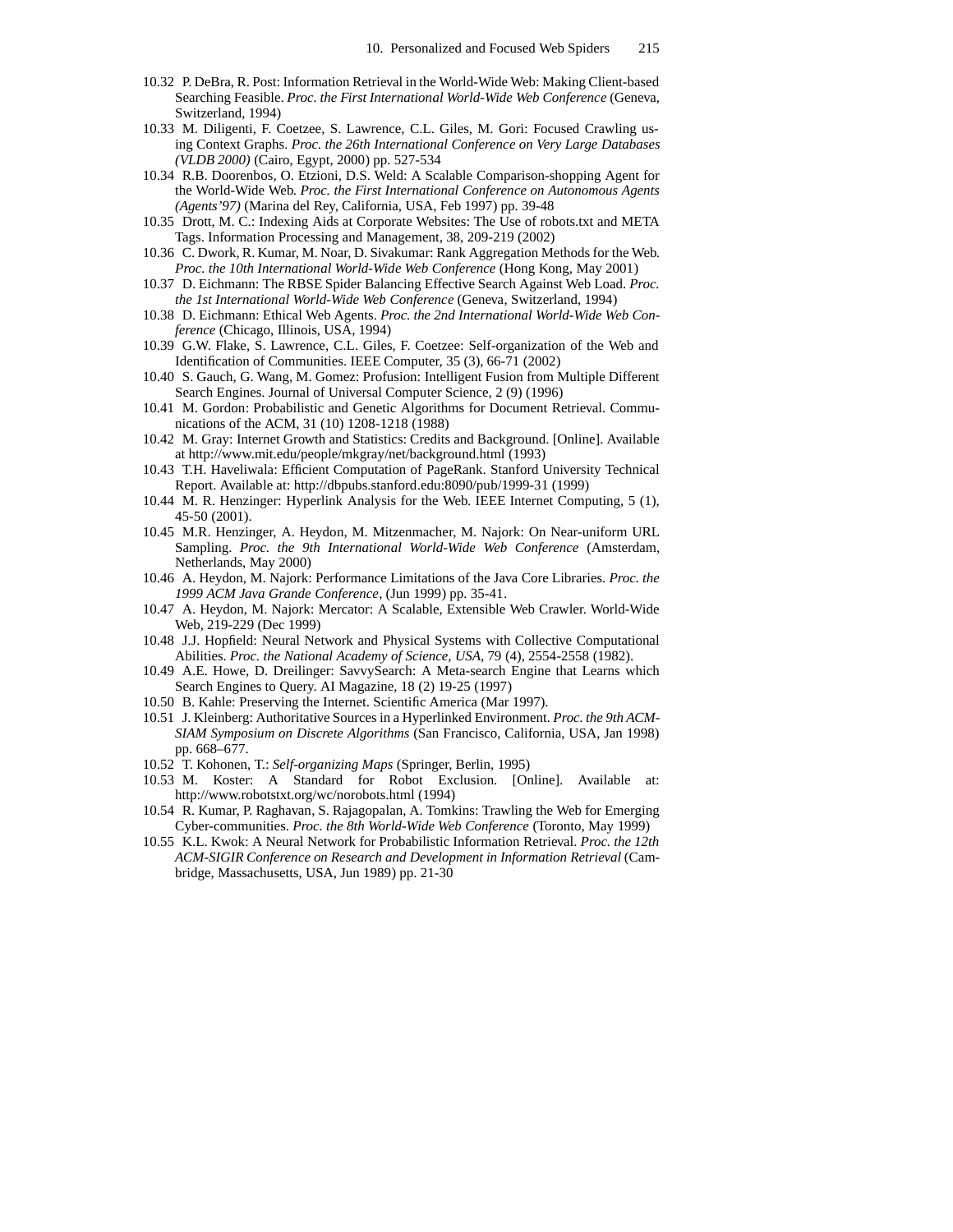- 10.56 S. Lawrence, C.L. Giles: Inquirus, the NECI Meta Search Engine. *Proc. the 7th International World-Wide Web Conference* (Brisbane, Australia, Apr 1998)
- 10.57 S. Lawrence, C.L. Giles: Context and Page Analysis for Improved Web Search. IEEE Internet Computing, Jul-Aug, 38-46 (1998).
- 10.58 S. Lawrence, C.L. Giles: Accessibility of Information on the Web. Nature, 400, 107- 109 (1999)
- 10.59 C. Lin, H. Chen, J. Nunamaker: Verifying the Proximity and Size Hypothesis for Selforganizing Maps. Journal of Management Information Systems, 16 (3) 61-73 (2000)
- 10.60 P. Lyman, H.R. Varian: How Much Information. [Online]. Available at http://www. sims.berkeley.edu/how-much-info/ (2000)
- 10.61 U. Manber, M. Smith, B. Gopal: WebGlimpse: Combining Browsing and Searching. *Proc. the USENIX 1997 Annual Technical Conference* (Anaheim, California, Jan 1997)
- 10.62 M.L. Mauldin: Lycos: Design Choices in an Internet Search Service. IEEE Expert, 12 (1) 8-11 (1997)
- 10.63 M.L. Mauldin: Spidering BOF Report. *Report of the Distributed Indexing/Searching Workshop*, (Cambridge, Massachusetts, USA, May 1996)
- 10.64 O.A. McBryan: GENVL and WWWW: Tools for Taming the Web. *Proc. the 1st International World Wide Web Conference* (Geneva, Switzerland, 1994)
- 10.65 A. McCallum, K. Nigam, J. Rennie, K. Seymore: A Machine Learning Approach to Building Domain-specific Search Engines. *Proc. the International Joint Conference on Artificial Intelligence (IJCAI-99)* (1999) pp. 662-667
- 10.66 Z. Michalewicz (1992): *Genetic Algorithms + Data Structures = Evolution Programs*. (Springer, Berlin, 1992)
- 10.67 R.C. Miller, K. Bharat: SPHINX: A Framework for Creating Personal, Site-specific Web Crawlers. *Proceedings of the 7th International World-Wide Web Conference* (Brisbane, Australia, Apr 1998)
- 10.68 M. Najork, J.L. Wiener: Breadth-first Search Crawling Yields High-quality Pages. *Proceedings of the 10th International World-Wide Web Conference* (Hong Kong, May 2001)
- 10.69 Netcraft: Web Server Survey. [Online]. Available at http://www.netcraft.com/Survey/Reports/0202/ (2002)
- 10.70 Z.Z. Nick, P. Themis: Web Search Using a Genetic Algorithm. IEEE Internet Computing, 5 (2) 18-26 (2001)
- 10.71 J. Pearl: Heuristics: Intelligent Search Strategies for Computer Problem Solving. (Addison-Wesley Publishing Company, Reading, Massachusetts, USA, 1984)
- 10.72 B. Pinkerton: Finding What People Want: Experiences with the WebCrawler. *Proc. the 2nd International World-Wide Web Conference* (Chicago, Illinois, USA, 1994)
- 10.73 P. Pirolli, J. Pitkow, R. Rao: Silk from a Sow's Ear: Extracting Usable Structures from the Web. *Proc. the ACM Conference on Human Factors in Computing Systems* (Vancouver, Canada, Apr 1996)
- 10.74 J. Rennie, A.K. McCallum: Using Reinforcement Learning to Spider the Web Efficiently. *Proc. the 16th International Conference on Machine Learning (ICML-99)* (Bled, Slovenia, 1999) pp. 335-343
- 10.75 G. Salton: Another Look at Automatic Text-retrieval Systems. Communications of the ACM, 29 (7) 648-656 (1986)
- 10.76 E. Selberg, O. Etzioni: Multi-service Search and Comparison using the MetaCrawler. *Proc. the 4th World-Wide Web Conference* (Boston, MA USA, December 1995)
- 10.77 E. Selberg, O. Etzioni: The MetaCrawler Architecture for Resource Aggregation on the Web. IEEE Expert, Jan-Feb, 11-14 (1997)
- 10.78 J. Smith, S.F. Chang: Visually Searching the Web for Content. IEEE Multimedia, 4 (3), 12-20 (1997)
- 10.79 E. Spertus: ParaSite: Mining Structural Information on the Web. *Proc. the 6th International World-Wide Web Conference* (Santa Clara, California, USA, Apr 1997)